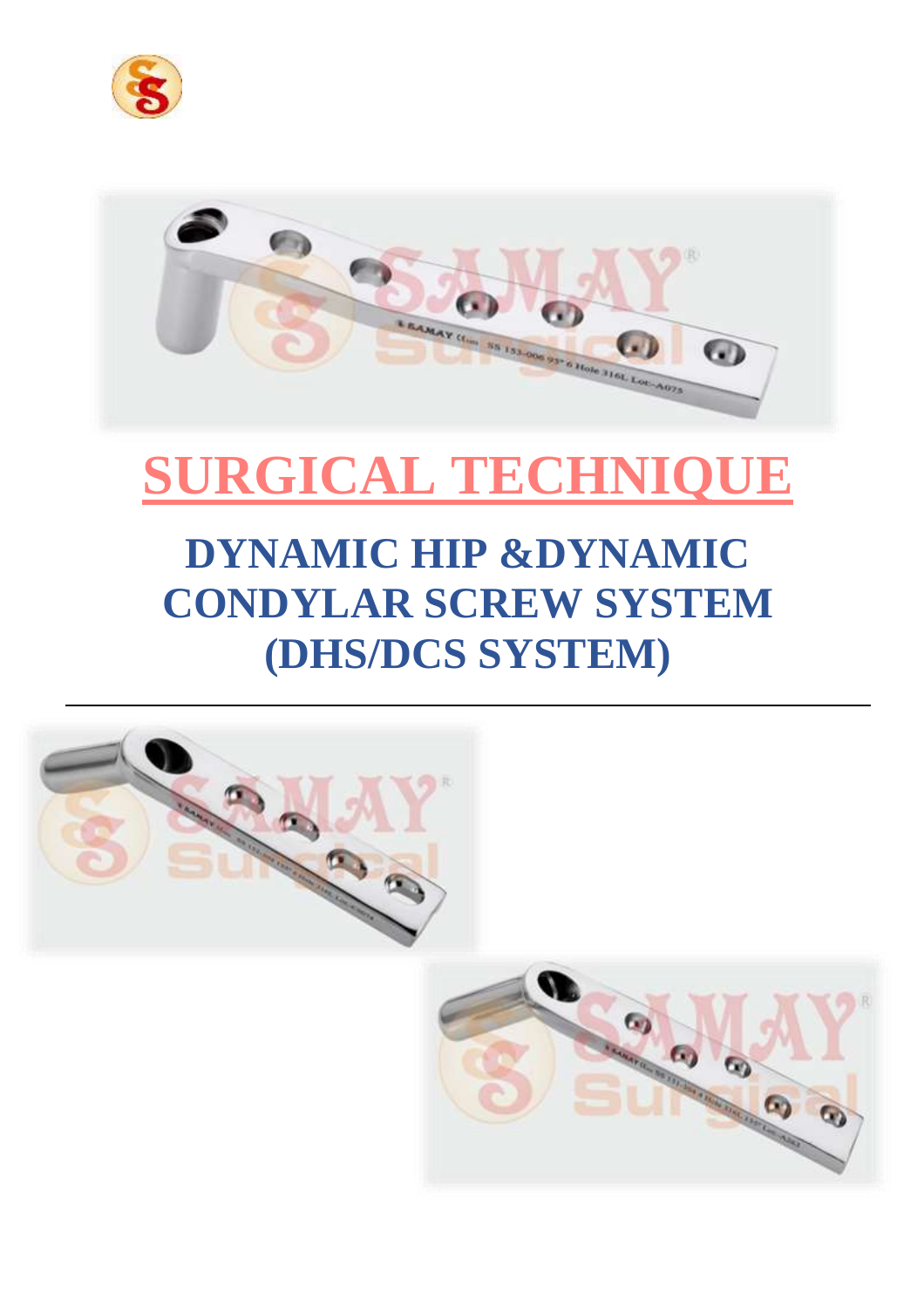

# **SYSTEM OVERVIEW**

|                                                                                                                                                                                                                                                                                                                                                                                                                                                                                                                                                                                                                                                                                                                     | <b>PLATES</b> |
|---------------------------------------------------------------------------------------------------------------------------------------------------------------------------------------------------------------------------------------------------------------------------------------------------------------------------------------------------------------------------------------------------------------------------------------------------------------------------------------------------------------------------------------------------------------------------------------------------------------------------------------------------------------------------------------------------------------------|---------------|
| 95°DCS PLATE WITH DCP HOLE<br>Catalogue number-<br>Stainless Steel 316L: SS 154,<br>Titanium Gr. 5: TT 154<br>Available in Stainless Steel 316L and<br>$\bullet$<br>Titanium Grade 5.<br>Barrel angle- 95°<br>٠<br>3 TO 16 holes.<br>Thickness: 5.4 mm, width: 16.0 mm<br>Fixation with $\varnothing$ 4.5 mm Cortex Screw.<br>95°DCS PLATE WITH ROUND HOLE<br><b>Catalogue number-</b><br>Stainless Steel 316L: SS 153,<br>Titanium Gr. 5: TT 153<br>Available in Stainless Steel 316L and<br>Titanium Grade 5.<br>Barrel angle-95°<br>3 TO 16 holes.<br>Thickness: 5.4 mm, width: 16.0 mm<br>$\bullet$<br>Fixation with $\varnothing$ 4.5 mm Cortex Screw,<br>$\bullet$<br>DHS lag screw, DHS compression<br>screw |               |
| DCS BARREL LOCKING PLATE 95°<br><b>Catalogue number-</b><br>Stainless Steel 316L: SS 326,<br>Titanium Gr. 5: TT 326<br>Available in Stainless Steel 316L and<br>Titanium Grade 5.<br>Barrel angle- 95°<br>$\bullet$<br>3 TO 16 holes<br>Thickness: 5.4 mm, width: 16.0 mm<br>Fixation with $\varnothing$ 4.5 mm Cortex Screw,<br>Locking Screw $\varnothing$ 5.0 mm, DHS lag<br>screw, DHS compression screw                                                                                                                                                                                                                                                                                                        |               |

| <b>Doc Name</b>         | Doc No        | <b>Issue No/Rev No</b> | Dated      | Page No      |
|-------------------------|---------------|------------------------|------------|--------------|
| <b>DCS-DHS</b> surgical | SS/ST/DCS-DHS | 01/00'                 | 23/09/2019 | Page 2 of 28 |
| Technique               |               |                        |            |              |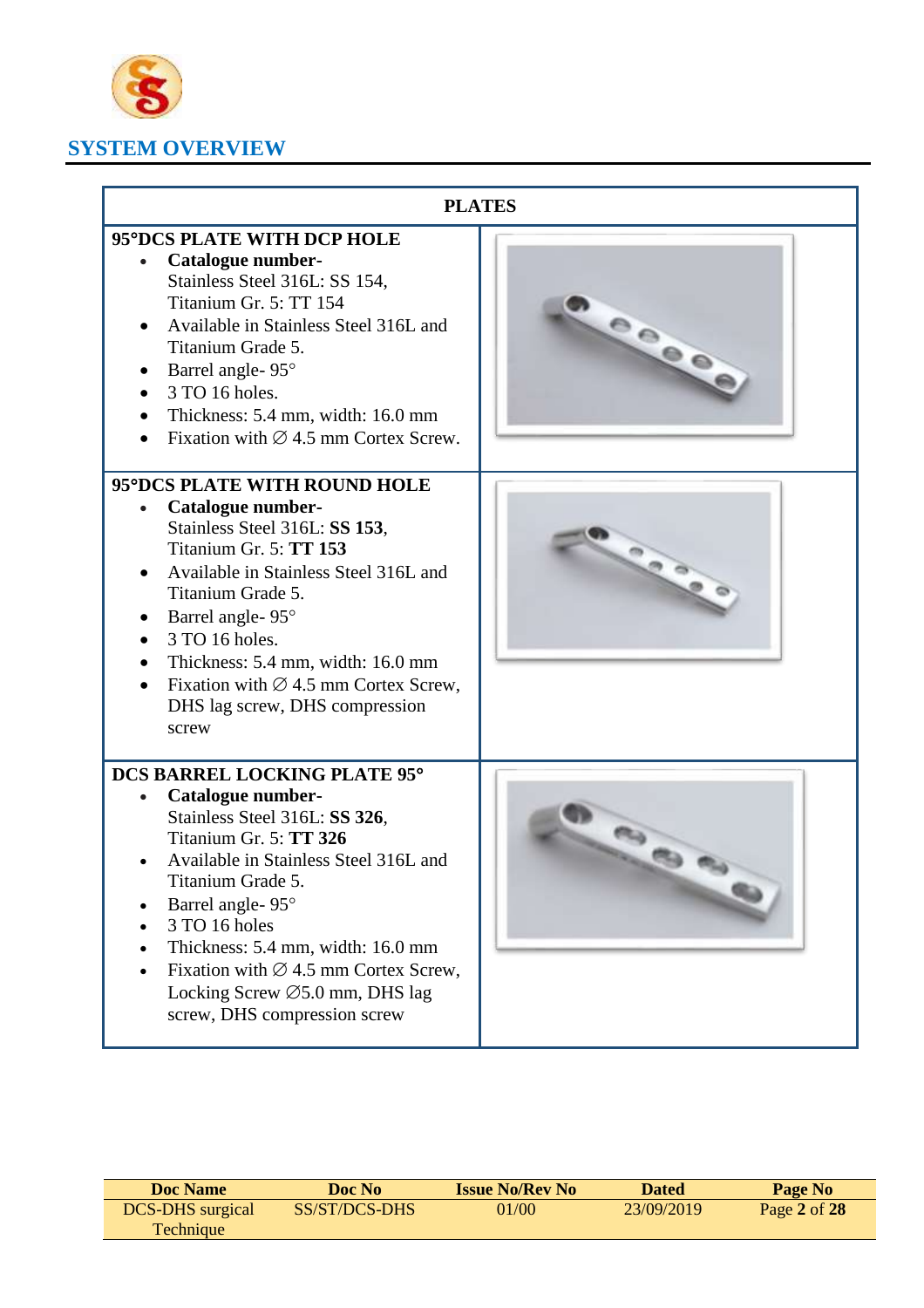



#### **Doc Name Doc No Issue No/Rev No Dated Page No** DCS-DHS surgical Technique SS/ST/DCS-DHS 01/00 23/09/2019 Page **3** of **28**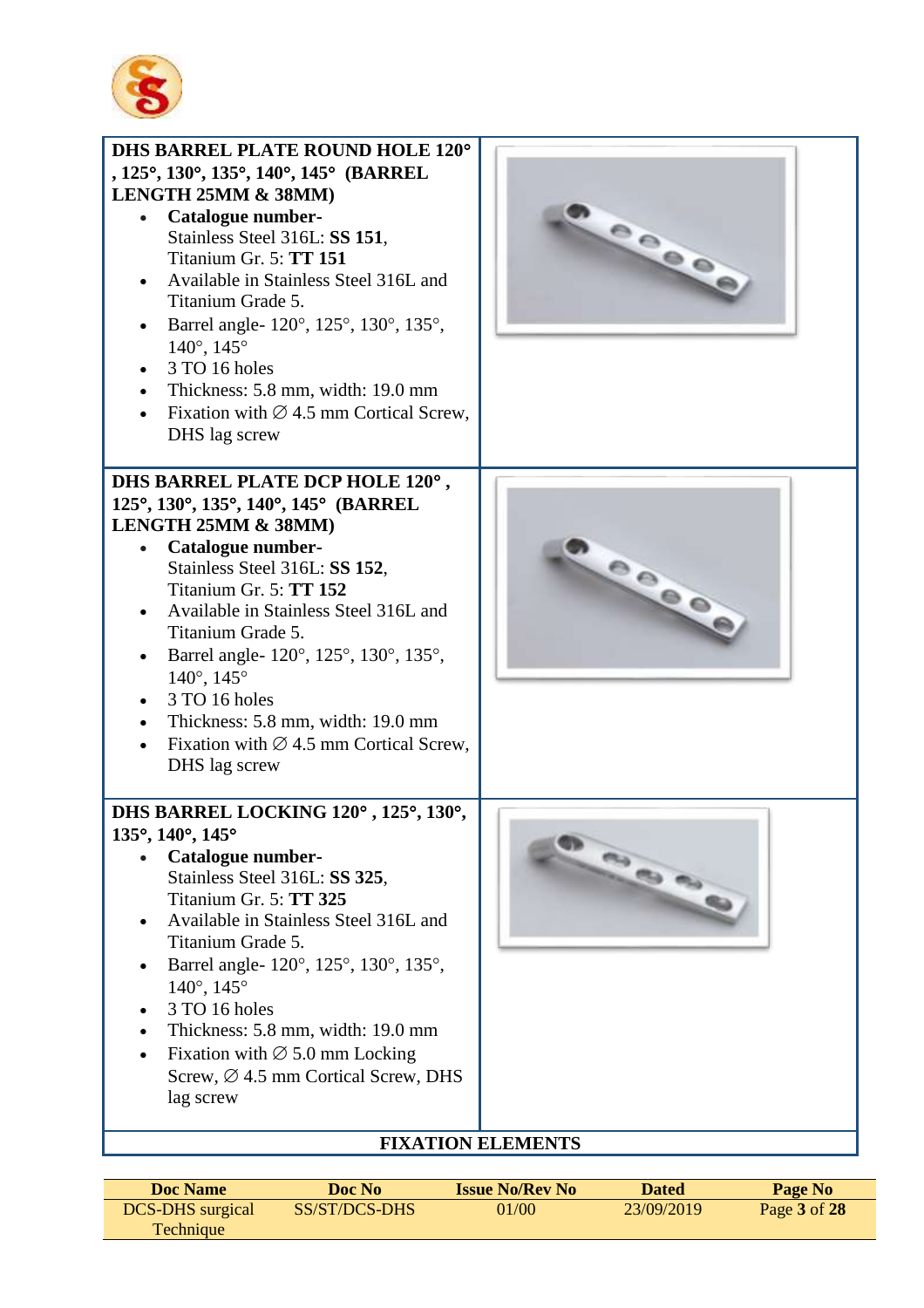



| <b>Doc Name</b>         | Doc No        | <b>Issue No/Rev No</b> | <b>Dated</b> | Page No        |
|-------------------------|---------------|------------------------|--------------|----------------|
| <b>DCS-DHS</b> surgical | SS/ST/DCS-DHS | 01/00                  | 23/09/2019   | Page 4 of $28$ |
| <b>Technique</b>        |               |                        |              |                |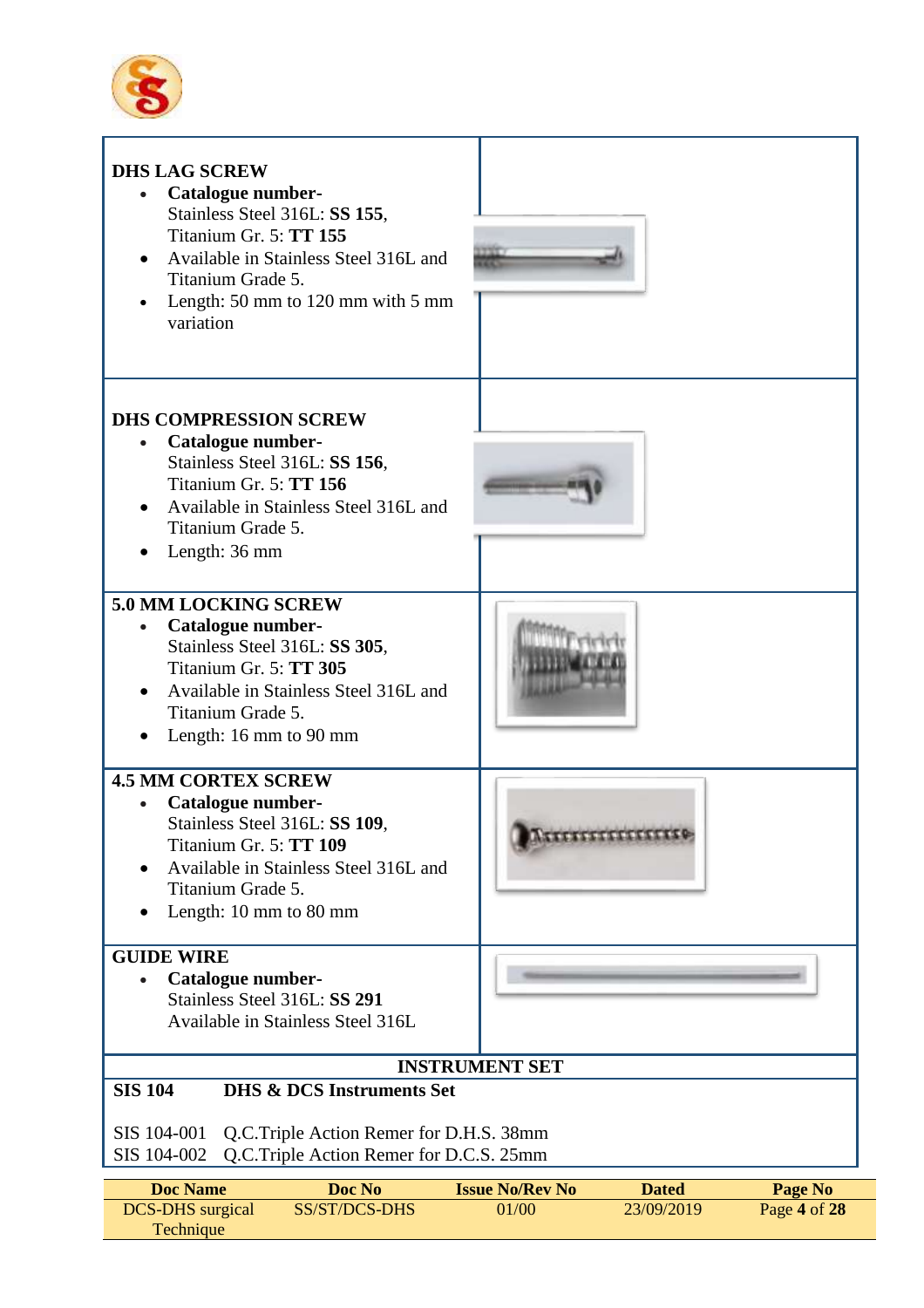

| Q.C.Tap for D.H.S/D.C.S. Screw 12.5mm                     |
|-----------------------------------------------------------|
| SIS 104-004 D.H.S. Wrench With Coupling Screw (Pcs.2) Set |
| SIS 104-005 Nylon Face Impector                           |
| SIS 104-006 Q.C. Fix Angle Guide 135°                     |
| SIS 104-007 Q.C. Fix Angle Guide 130°                     |
| SIS 104-008 Angle Guide Adjustable 95-145                 |
| SIS 104-009 Tube Guide with Sloted Sleeve (PCS.2) Set     |
| SIS 104-010 Direct Measuring Device                       |
| SIS 104-011 Centric Sleeve for Box Spanner                |
| SIS 104-012 Centric Sleeve for Box Tap                    |
| SIS 104-013 Threaded Guide Wire 2.5mmX9"                  |
| SIS 104-014 Q.C.T-Handle                                  |
| SIS 104-015 Q.C. Fix Angle Guide 95'                      |
| SIS 104-016 Box with Silicon Base                         |
|                                                           |

| <b>Doc</b> Name         | Doc No        | <b>Issue No/Rev No</b> | <b>Dated</b> | Page No          |
|-------------------------|---------------|------------------------|--------------|------------------|
| <b>DCS-DHS</b> surgical | SS/ST/DCS-DHS | 01/00                  | 23/09/2019   | Page $5$ of $28$ |
| <b>Technique</b>        |               |                        |              |                  |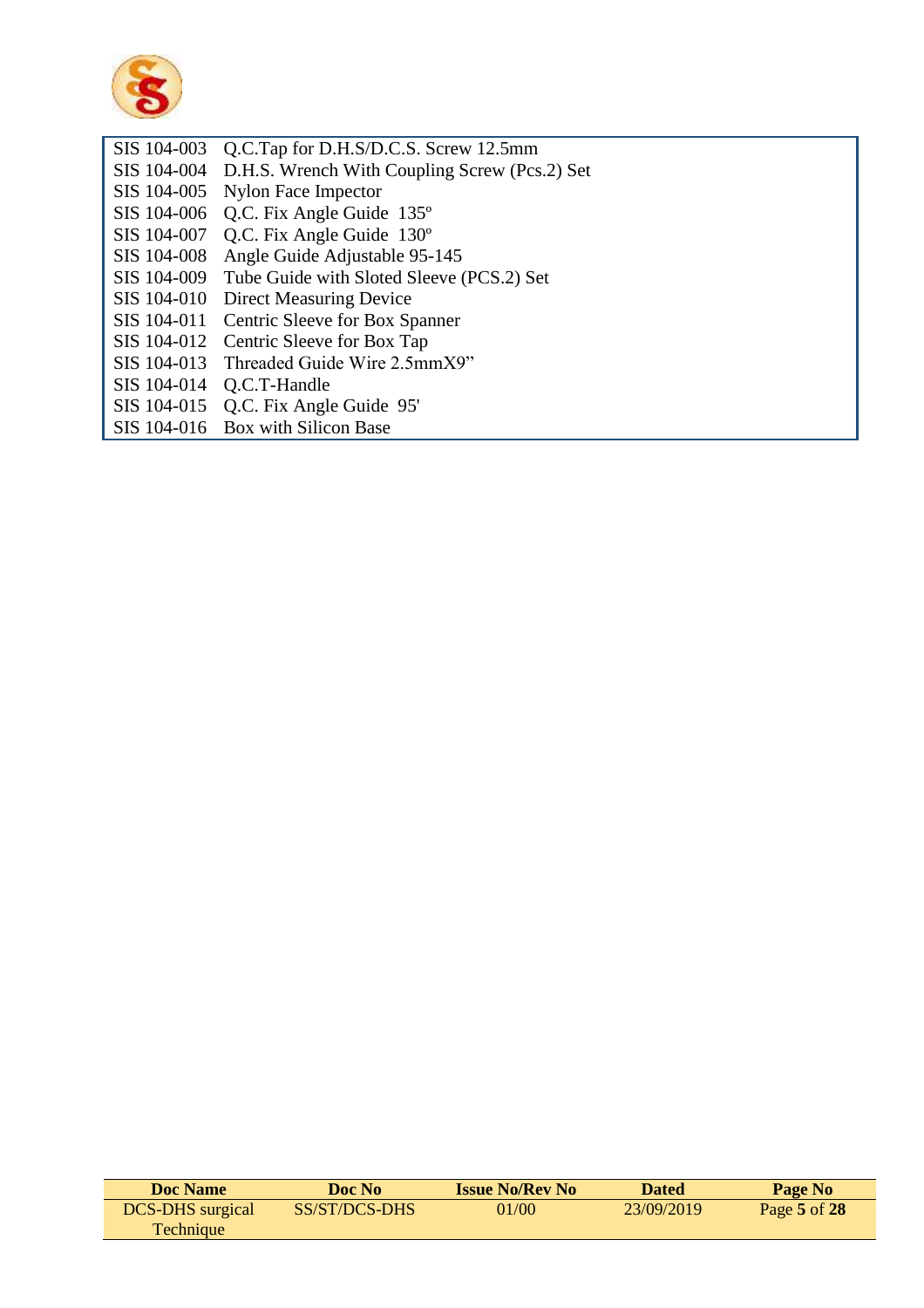# **INTENDED USE**

#### **Dynamic Hip Screw (DHS):**

The Dynamic Hip Screw and Plate are designed to give strong and stable internal fixation of variety of intertrochanteric, Sub trochanteric and Basilar neck fracture with minimal soft tissue irritations.

#### **Dynamic Condylar Screw (DCS):**

The Dynamic Condylar Screw and plate are designed to provide strong and stable internal fixation of certain distal femoral and subtrochantericfractures, with minimal soft tissue irritation.

## **OTHER INFORMATION**

The DHS plates and DCS plates are made of two materials –

- 1. Stainless Steel (Grade SS 316L)
- 2. Titanium (Grade 5)

#### **DHS:**

The DC hole allow angulation of Cortex screw 4.5mm and for lag screw fixation of medial fragments.

It allows axial compression and multiple – screw fixation of the main fragment in subtrochanteric fractures with shaft extension.

The DHS Plate Barrel correspond to such design of the DHS Lag screw, preventing rotation of the lag screw within the barrel. It also eases insertion of the plate over the DHS lag screw.

#### **DCS:**

DCP holes in the DCS side plate allow angulation of 4.5 mm cortex screw and axial compression across a shaft fracture.

The DCS Plate Barrel correspond to such design of the DHS Lag screw, preventing rotation of the lag screw within the barrel. It also eases insertion of the plate over the DHS lag screw.

| <b>Doc Name</b>         | Doc No        | <b>Issue No/Rev No</b> | <b>Dated</b> | Page No      |
|-------------------------|---------------|------------------------|--------------|--------------|
| <b>DCS-DHS</b> surgical | SS/ST/DCS-DHS | 01/00                  | 23/09/2019   | Page 6 of 28 |
| <b>Technique</b>        |               |                        |              |              |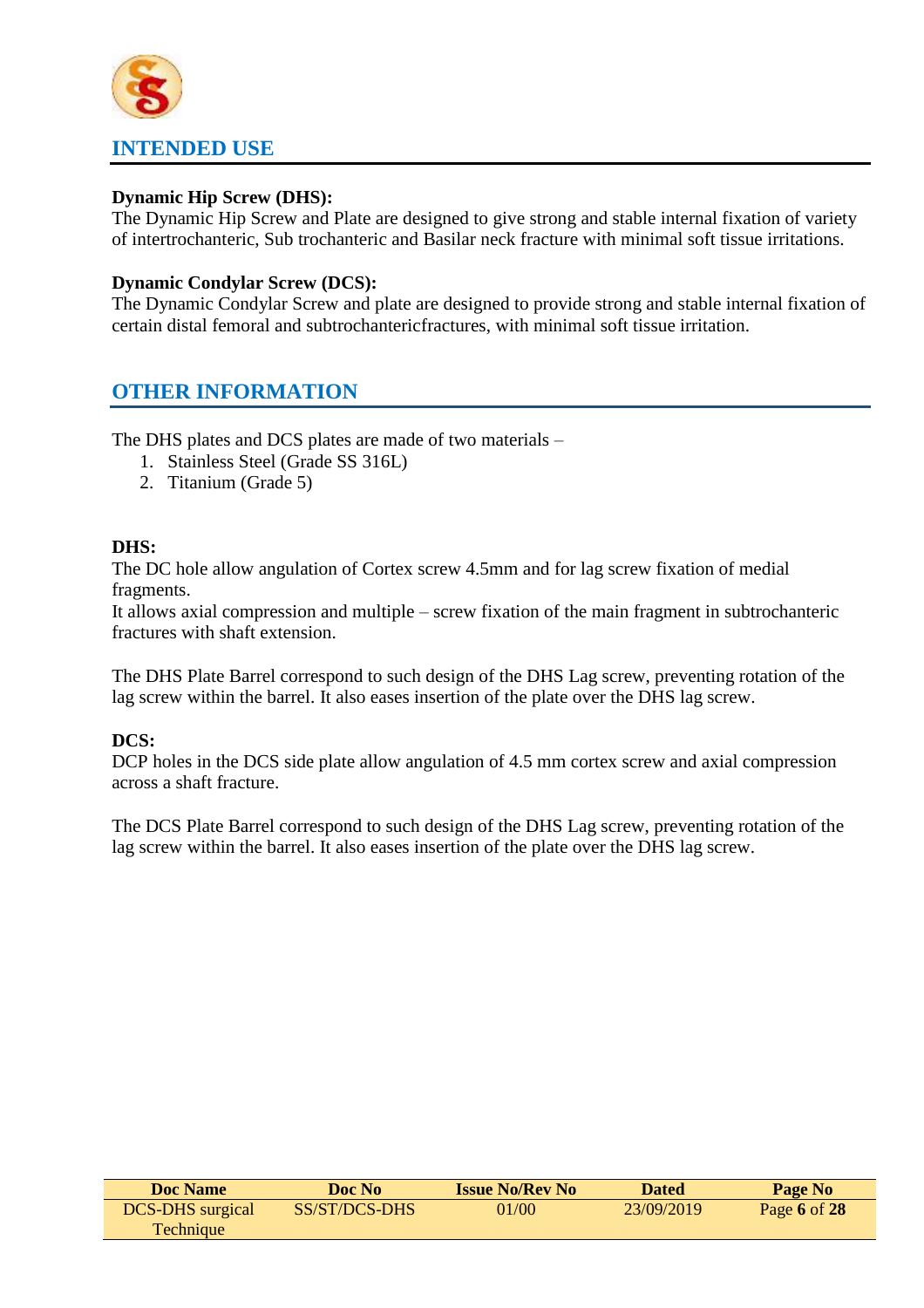

# **INDICATIONS AND CONTRAINDICATIONS**

#### **DHS**

- Pertrochanteric fractures of type 31-A1 and 31-A2
- Intertrochanteric fractures of type 31-A3
- Basilar neck fractures 31-B (DHS Screw in conjunction with an antirotation screw)
- Subtrochanteric fractures



**Contraindications:**The DHS is not to be used in cases where there is a high incidence of:

- Sepsis
- Malignant primary or metastatic tumors
- Hypersensitivity to metal or allergic reaction
- Compromised vascularity
- Inadequate bone quantity and/or bone quality
- Early or Late Inspection, both deep and / or superficial



**DCS**

| <b>Doc Name</b>         | Doc No        | <b>Issue No/Rev No</b> | Dated      | Page No      |  |
|-------------------------|---------------|------------------------|------------|--------------|--|
| <b>DCS-DHS</b> surgical | SS/ST/DCS-DHS | 01/00                  | 23/09/2019 | Page 7 of 28 |  |
| Technique               |               |                        |            |              |  |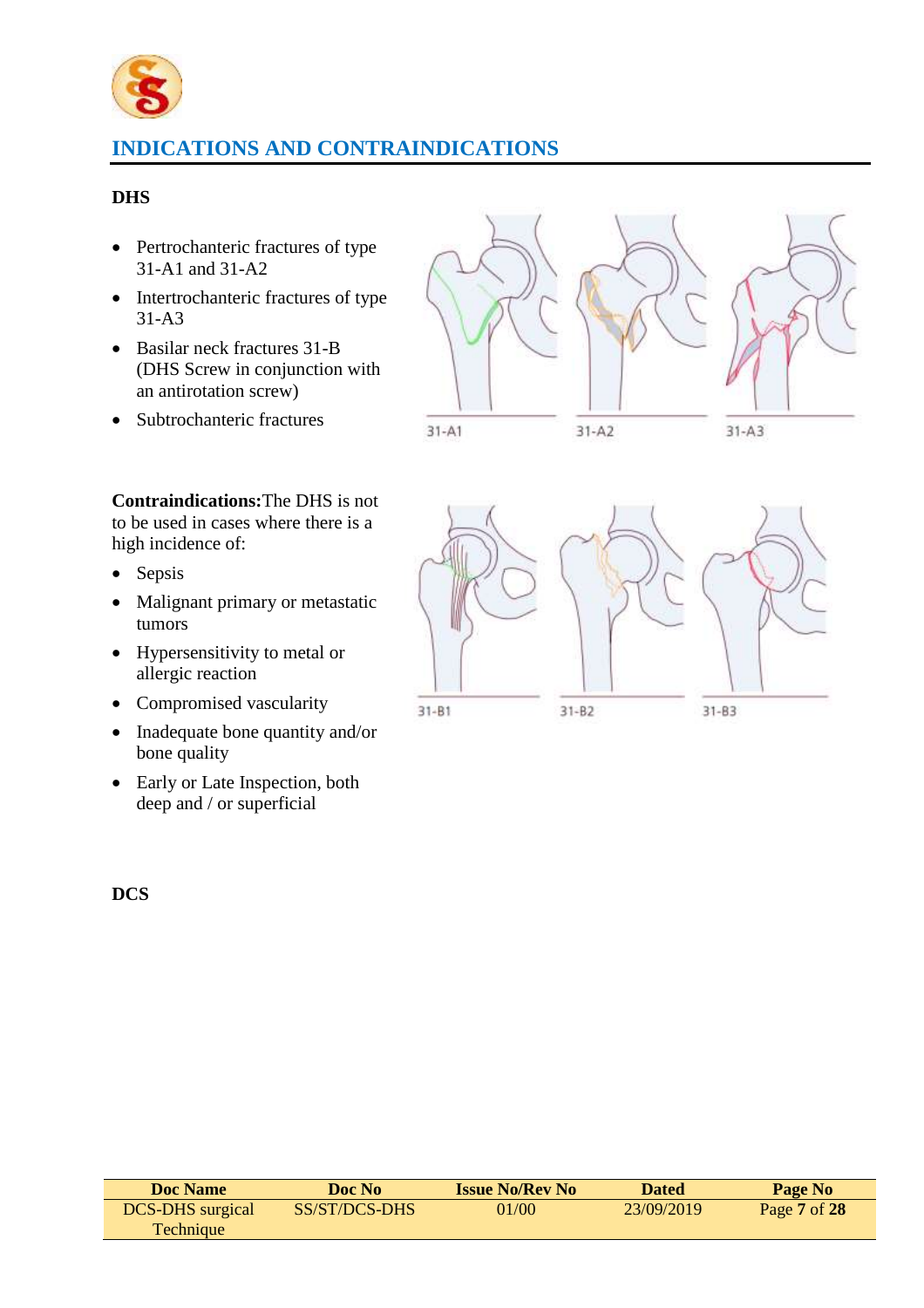

- Proximal femur: Very proximally located, purely subtrochanteric fractures of types 32-A and 32-B
- Distal femur: Fractures of type 33- A (extra-articular, supracondylar) and fractures of type 33-C (fully articular fractures)



 $33 - A1$ 





#### **Contraindications**

• Pertrochanteric fractures or trochanteric fractures with subtrochanteric expansion (31-A3)





 $33 - C3$ 

| <b>Doc Name</b>         | Doc No        | <b>Issue No/Rev No</b> | <b>Dated</b> | Page No      |
|-------------------------|---------------|------------------------|--------------|--------------|
| <b>DCS-DHS</b> surgical | SS/ST/DCS-DHS | 01/00                  | 23/09/2019   | Page 8 of 28 |
| <b>Technique</b>        |               |                        |              |              |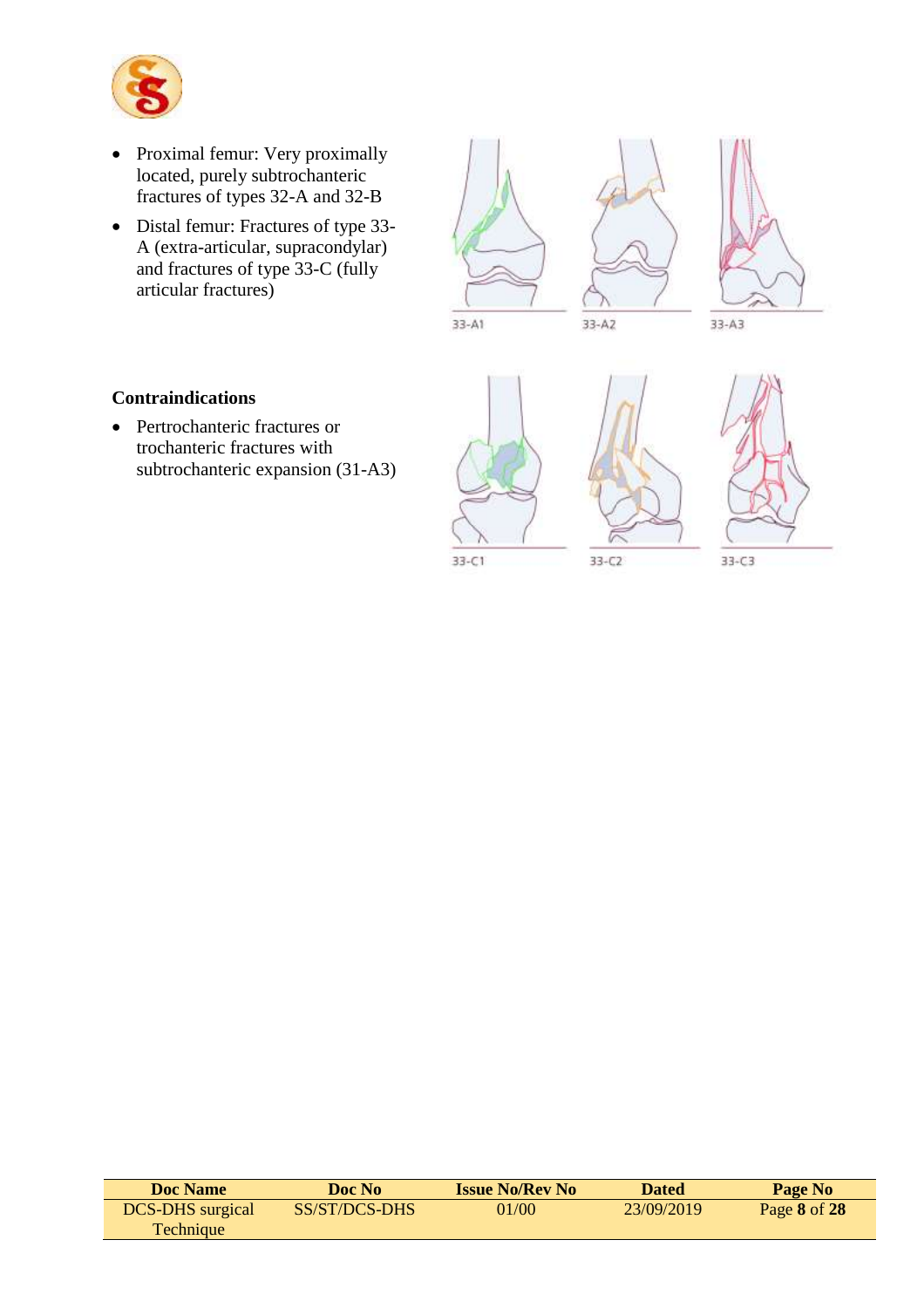

#### **ADVERSE REACTIONS**

Adverse reactions may include but are not limited to:

- o Clinical failure (i.e. pain or injury) due to bending, loosening, breakage of implant, loose fixation, dislocation and/or migration
- o Pain, discomfort, and/or abnormal sensations due to the presence of the implant.
- o Primary and/or secondary infections.
- o Allergic reactions to implant material.
- o Necrosis of bone or decrease of bone density. Injury to vessels, nerves and organs.
- o Elevated fibrotic tissue reaction around the surgical area.

| <b>Doc Name</b>         | Doc No        | <b>Issue No/Rev No</b> | Dated      | Page No      |
|-------------------------|---------------|------------------------|------------|--------------|
| <b>DCS-DHS</b> surgical | SS/ST/DCS-DHS | 01/00                  | 23/09/2019 | Page 9 of 28 |
| <b>Technique</b>        |               |                        |            |              |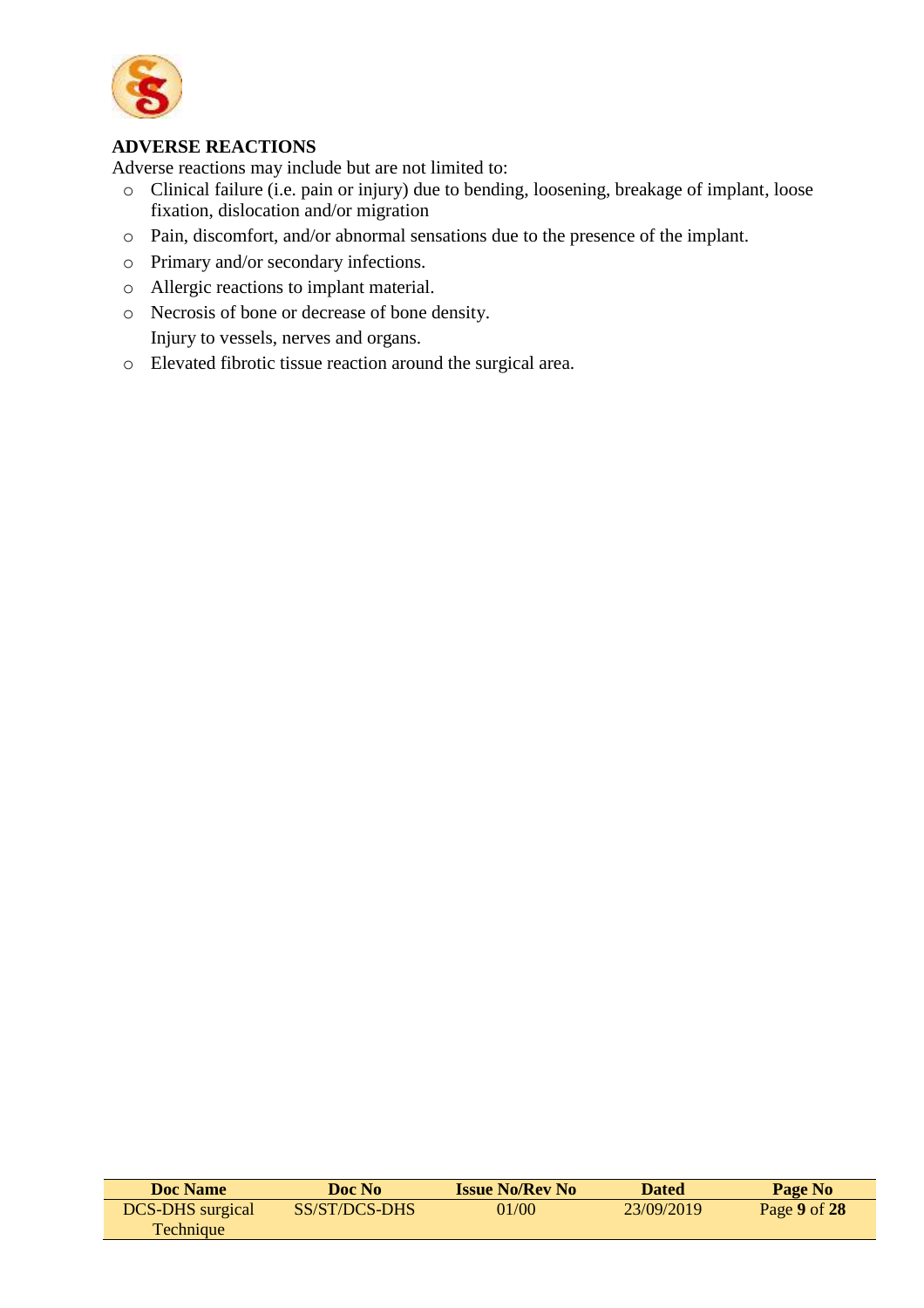

# **DHS IMPLANTATION**

## **1. PLATE SELECTION**

The standard 38mm barrel length is most commonly indicated.

The 25mm short barrel is indicated for specific clinical situations, including:

- Cases in which the standard barrel may not provide sufficient glide for the lag screw; i.e., a long impaction distance is expected.
- A medial displacement osteotomy
- Unusually small femurs

#### **Barrel Angle**

An evaluation of the angle subtended between the femoral neck and shaft axes (CCD, or collumcenter-diaphysis, angle) of the uninjured femur will aid in the selection of the appropriate barrel angle. The 135˚ barrel angle is most commonly indicated.

**Note:** Greater barrel angles may produce biomechanical advantages in unstable cases; i.e., better gliding characteristics and reduced bending stresses on the plate/barrel junction, although correct placement of the implant becomes technically more difficult as barrel angles increase.

#### **2. PREOPERATIVE PLANNING**

The size and angle of the plate as well as the length of the DHS Blade or Screw can be determined preoperatively by using the DHS Goniometer.

**Note:** If the DHS blade is from 65mm to 75mm, a DHS plate with short barrel should be used to allow for sufficient dynamization.

#### **3. POSITION PATIENT**

Place the patient in a supine position on the operating table.

#### **4. REDUCE FRACRURE**

If possible, reduce the fracture under the image intensifier by means of traction, abduction and internal rotation.

#### **5. ACCESS**

| Doc Name                | Doc No        | <b>Issue No/Rev No</b> | <b>Dated</b> | Page No       |
|-------------------------|---------------|------------------------|--------------|---------------|
| <b>DCS-DHS</b> surgical | SS/ST/DCS-DHS | 01/00                  | 23/09/2019   | Page 10 of 28 |
| Technique               |               |                        |              |               |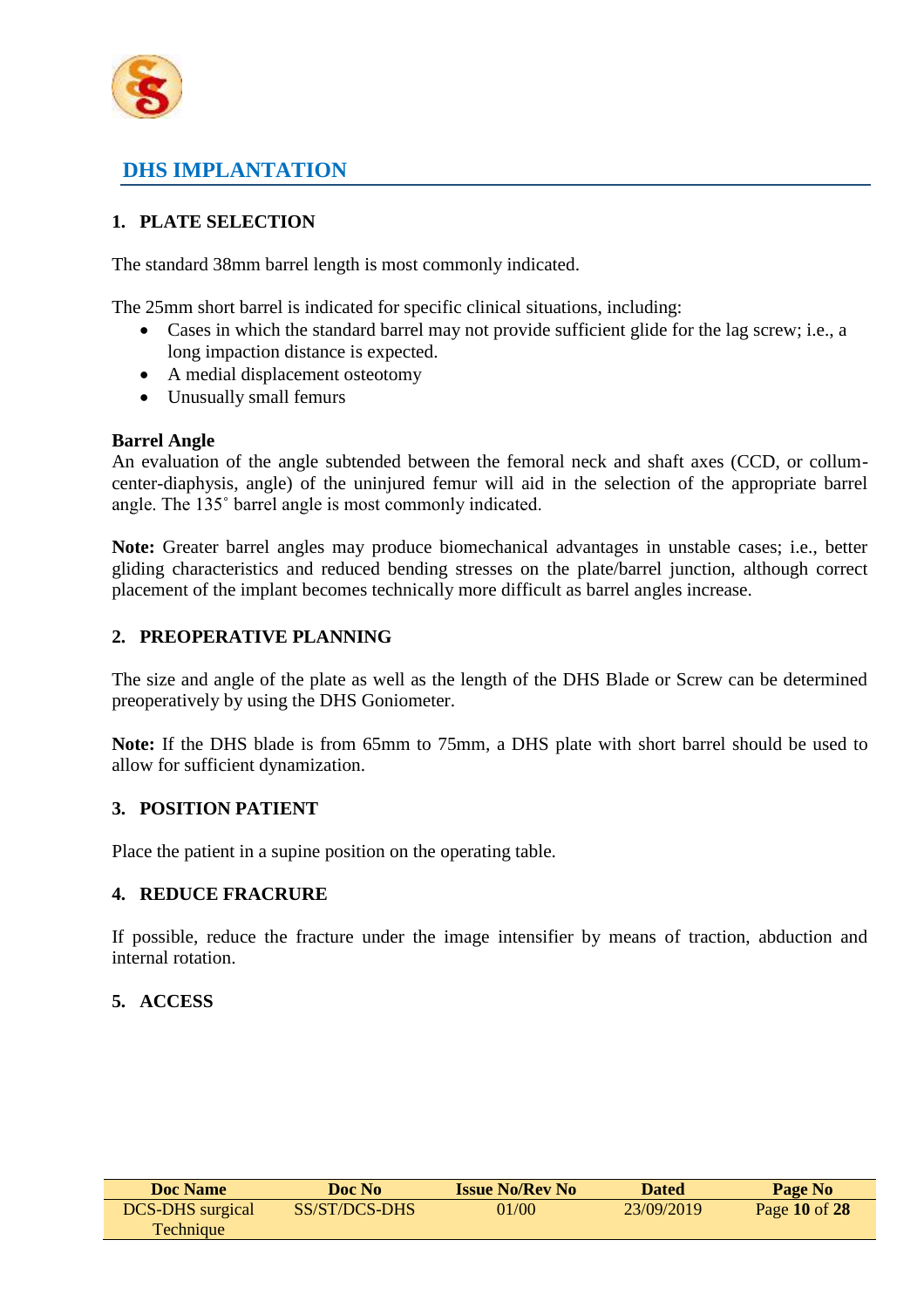

Make a straight lateral skin incision of approximately15 cm in length, starting two finger-widths proximal tothe tip of the greater trochanter.Split the iliotibial tract lengthwise. Detach the m. vastuslateralis dorsally to the intramuscular membrane, retractventrally and, if necessary, make a slight notch in themuscle in the region of the innominate tubercle. Exposethe proximal femoral shaft without retracting the periosteum.



#### **6. INSERT ANTEVERSION WIRE**

Determine the femoral neck anteversion by inserting anew Kirschner wire anterior to the femoral neck.

In the case of unstable fractures, insert several Kirschnerwires into the femoral head to temporarily stabilize thereduced fragments.

**Instruments:** Kirschner Wire Ø 2.0 mm with trocar tip, length 150 mm



#### **7. INSERT GUIDE WIRE**

Insert a new DHS/DCS guide wire at the desired angle with the correct angled guide.

The guide wire should be placed in the middle of the femoral head and should extend into the subchondral bone. Check the position of the guide wire in both AP and mediolateral positions.

#### **Instruments:**

DHS Angled Guide 120°, 125°, 130°, 135°, 140°, 145° Guide Wire



#### **8. DETERMINE LENGTH OF DHS SCREW/DHS BLADE**

| <b>Doc Name</b>         | Doc No        | <b>Issue No/Rev No</b> | <b>Dated</b> | Page No       |
|-------------------------|---------------|------------------------|--------------|---------------|
| <b>DCS-DHS</b> surgical | SS/ST/DCS-DHS | 01/00                  | 23/09/2019   | Page 11 of 28 |
| Technique               |               |                        |              |               |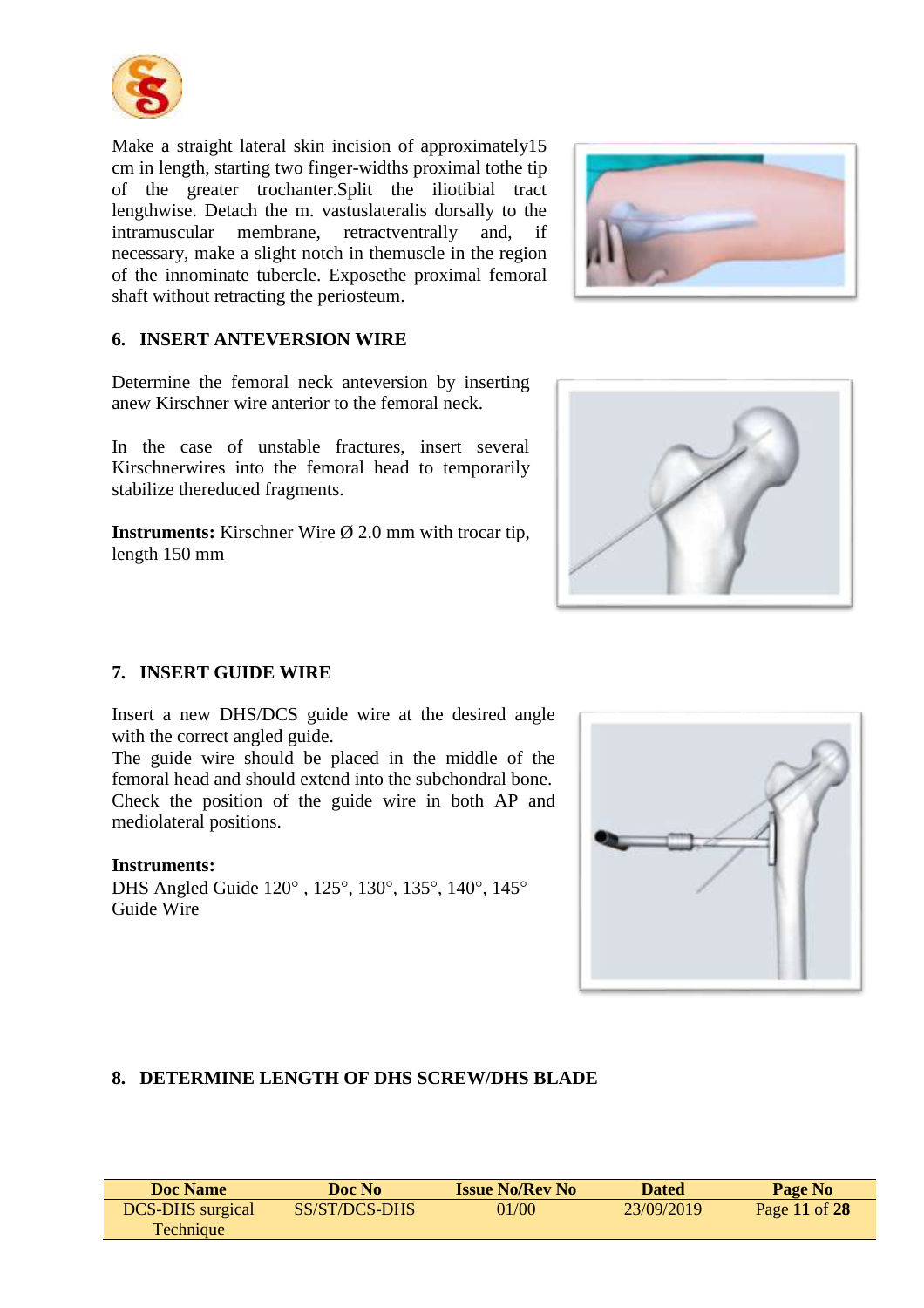

Read the length of the DHS Screw or Blade directly off the guide wire with the measuring device.

If the guide wire is inserted into the subchondral bone remove 10 mm from the measurement.

**Example:** If you read 110 mm on the direct measuring device, the measured length of the implant is 100 mm.

**Instrument:** DHS/DCS Direct Measuring Device



#### **9. Ream for insertion of DHS Screw/DHS Blade**

Assemble the triple reamer. Slide the reamer over the drill bit until it clicks into place. Set the triple reamer at the length of the implant selected (100 mm in the example). Secure the reamer by tightening the knurled nut.

Ream down to the stop. When reaming in dense bone, use of continuous irrigation is recommended to prevent thermal necrosis.

Control guide wire migration during reaming. Remove triple reamer. Check reaming depth under fluoroscopy during reaming.

#### **Precaution:**

It is recommended that the femoral head is temporarily fixated to prevent any inadvertent rotation.

#### **Instruments:**

DHS Triple Reamer Drill Bit DHS Reamer Nut, Knurled



#### **10. REINSERTION OF THE GUIDE WIRE**

| Doc Name                | Doc No        | <b>Issue No/Rev No</b> | <b>Dated</b> | Page No       |
|-------------------------|---------------|------------------------|--------------|---------------|
| <b>DCS-DHS</b> surgical | SS/ST/DCS-DHS | 01/00                  | 23/09/2019   | Page 12 of 28 |
| Technique               |               |                        |              |               |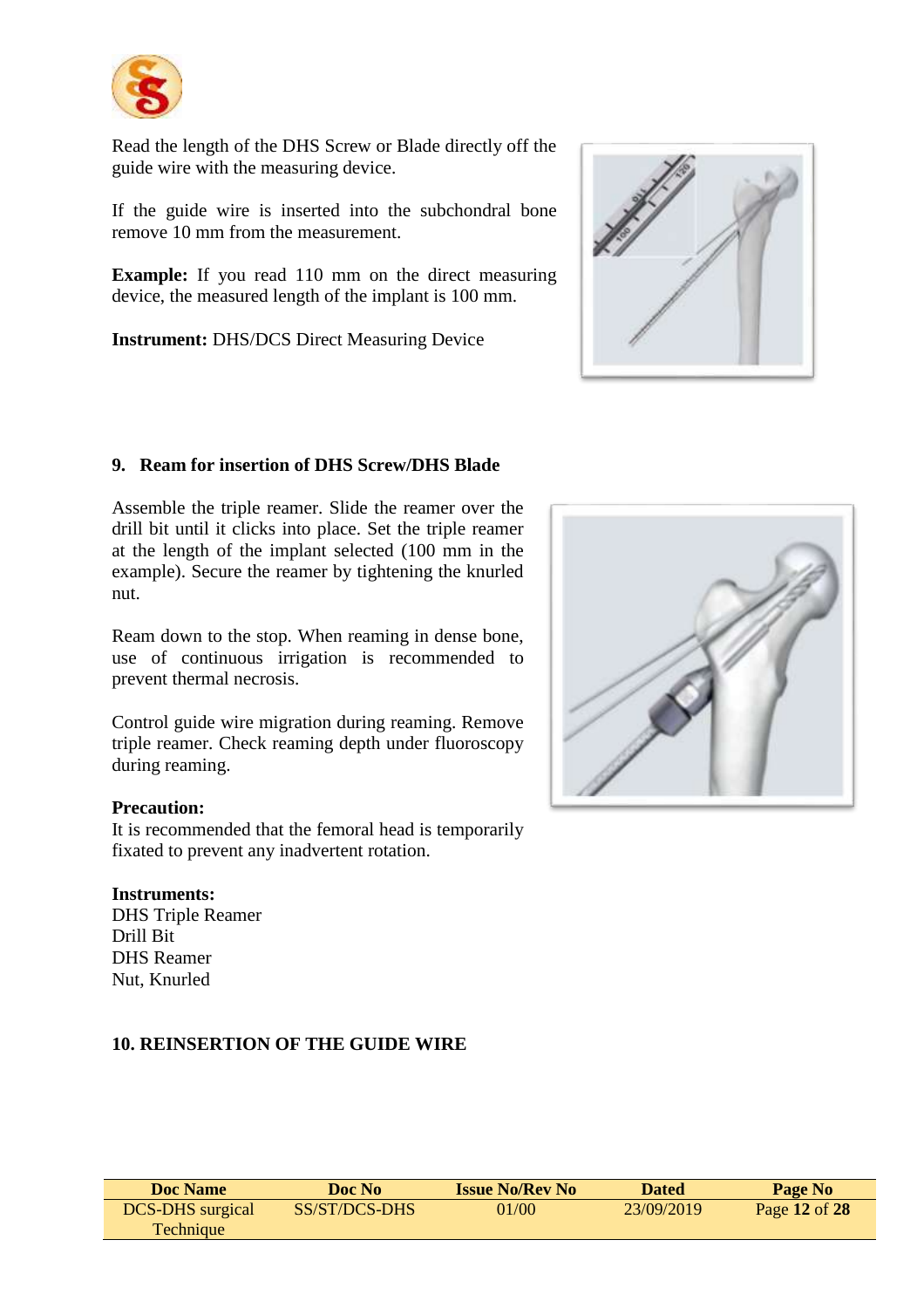

If the guide wire is removed accidentally it should bereinserted.

To reinsert the wire push the centering sleeveinto the reamed hole and slide an inverted DHS Screw orDHS Blade into the sleeve.

The guide wire can now bereplaced in its original position.



Mount the centering sleeve from the side onto the tap and lock it into place by turning the inner sleeve clockwise against the outer sleeve. Tap to the measured length. Check insertion depth.

**Warning:** Tap only dense, hard femoral bone. Do not tap osteoporotic bone.





#### **12. SCREW IN DHS SCREW**

Insert the connecting screw into the wrench, slide an appropriate DHS plate onto it and connect the DHS Screw to the wrench. For DHS screws shorter than or equal to 75 mm, take a DHS plate with short barrel. Mount the centering sleeve onto the wrench.

**Warning:** To avoid damaging the instruments and the implant, tighten the connecting screw securely.

Slide the assembled instrument over the guide wire and push the centering sleeve into the pre-drilled hole. Insert the screw to the desired depth.

**Turn the handle of the wrench until it lies in the same plane as the femoral shaft.**



| Doc Name                | Doc No        | <b>Issue No/Rev No</b> | <b>Dated</b> | Page No       |
|-------------------------|---------------|------------------------|--------------|---------------|
| <b>DCS-DHS</b> surgical | SS/ST/DCS-DHS | 01/00                  | 23/09/2019   | Page 13 of 28 |
| Technique               |               |                        |              |               |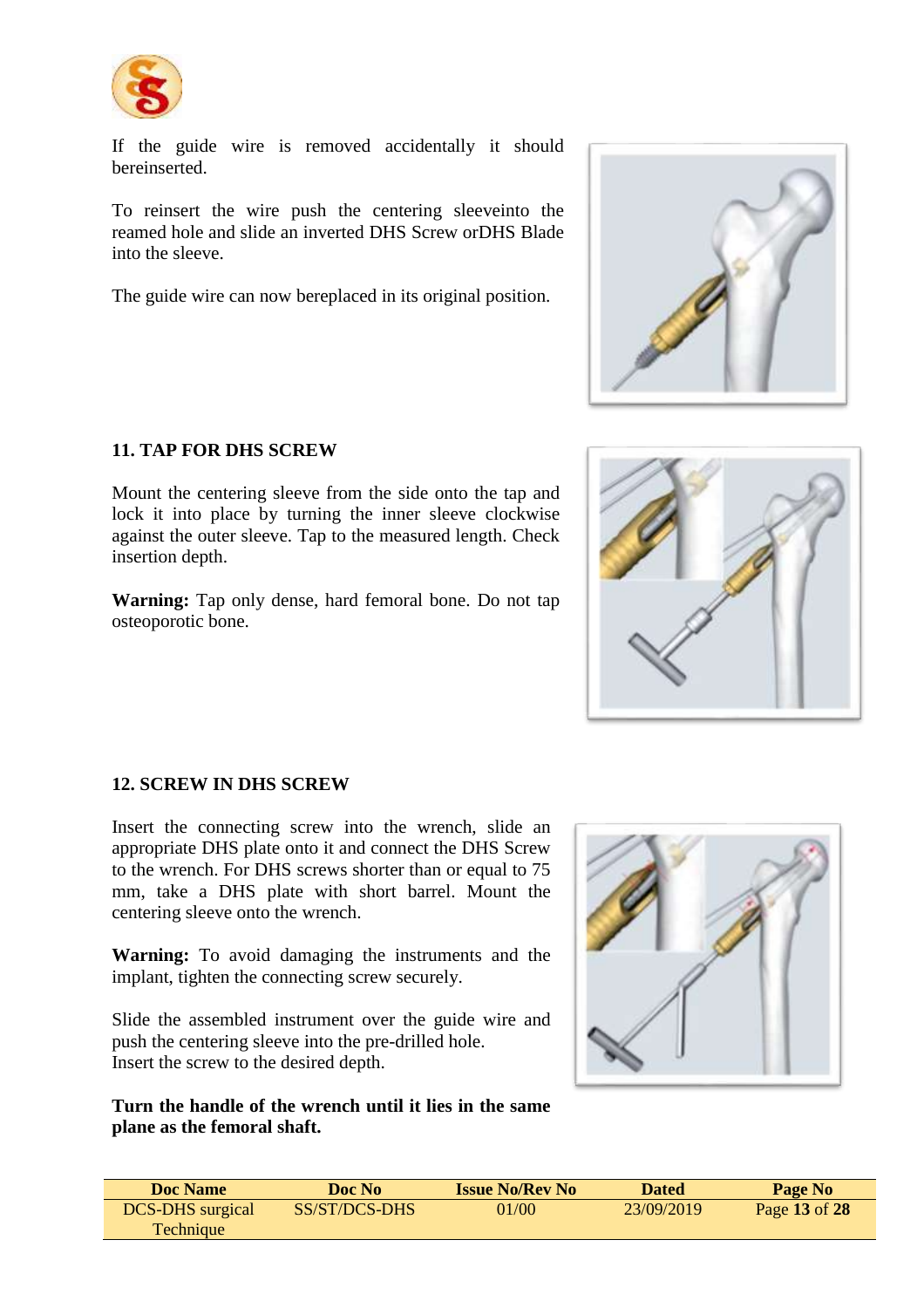

Only in this position can the plate be slid over the laterally flattened shank of the DHS Screw.

Check insertion depth.

#### **Instruments:**

Connecting Screw DHS/DCS Wrench for One-Step Insertion Technique (for conventional DHS Screws) OR DHS/DCS Wrench for One-Step Insertion with octagonal coupling DHS/DCS Centering Sleeve

#### **13. IMPACT DHS PLATE ONTO THE BONE**

The plate can be impacted onto the bone with one of the two impactors.

#### **Instruments:**

DHS/DCS Impactor





#### **14. FIX THE DHS PLATE ONTO THE SHAFT**

Remove all the insertion instruments and the guide wire.

Discard the guide wire. Then fix the plate to the femoralshaft.

#### **A Cortex screws for the DHS Plate**

Use the drill guide and the drill bit to drill holes in a neutral position through the plate holes.

Insert self-tapping 4.5 mm cortex screws of appropriate length.

#### **Instruments:**



| <b>Doc Name</b>         | Doc No        | <b>Issue No/Rev No</b> | <b>Dated</b> | Page No       |
|-------------------------|---------------|------------------------|--------------|---------------|
| <b>DCS-DHS</b> surgical | SS/ST/DCS-DHS | 01/00                  | 23/09/2019   | Page 14 of 28 |
| Technique               |               |                        |              |               |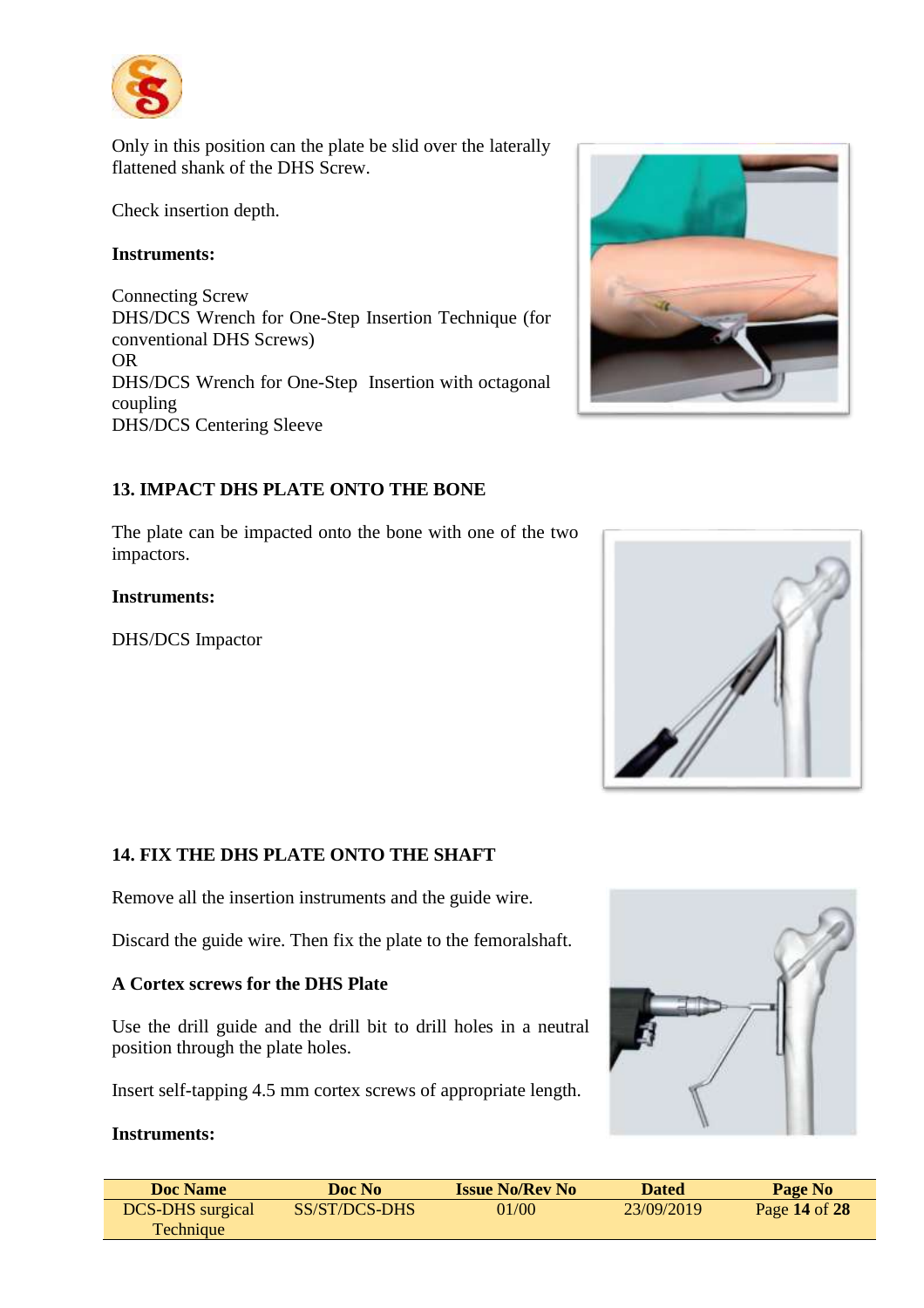

Universal Drill Guide 4.5/3.2 Drill Bit  $\varnothing$  3.2 mm Depth Gauge Screwdriver Shaft, hexagonal

#### **15. Option for DHS Lag Screw**

Fragment Compression may also be achieved using DHS Lag screws.

**Warning:** It is not recommended that DHS Lag Screw should be applied in osteoporotic bone.

**Instruments:**  Screwdriver shaft, Hexagonal



# **DCS IMPLANTATION**

#### **1. PLATE SELECTION:**

A wide range of plates are available holes from 3 holes to 16 holes as shown in product catalogue of Trauma Implants Page No. 37

The plates are available with Dynamic Compression (DC) and Round holes.

The size of the plate as well as the length of the DCS Screw can be determined preoperatively

#### **2. PATIENT POSITION**

Supine position: push the patient to the edge of the X-ray-permeable operating table with both legs on extension rails.

Ensure that no excessive pressure or traction is exerted on any part of the body.

The fracture is reduced by traction, abduction and internal rotation prior to disinfecting the patient.

As intraoperative X-rays through the hip are required in both the A.P. and lateral planes, the surgeon must ensure before the operation that both views are possible and that the pictures are of acceptable quality.



| <b>Doc Name</b>         | Doc No        | <b>Issue No/Rev No</b> | <b>Dated</b> | Page No       |
|-------------------------|---------------|------------------------|--------------|---------------|
| <b>DCS-DHS</b> surgical | SS/ST/DCS-DHS | 01/00                  | 23/09/2019   | Page 15 of 28 |
| Technique               |               |                        |              |               |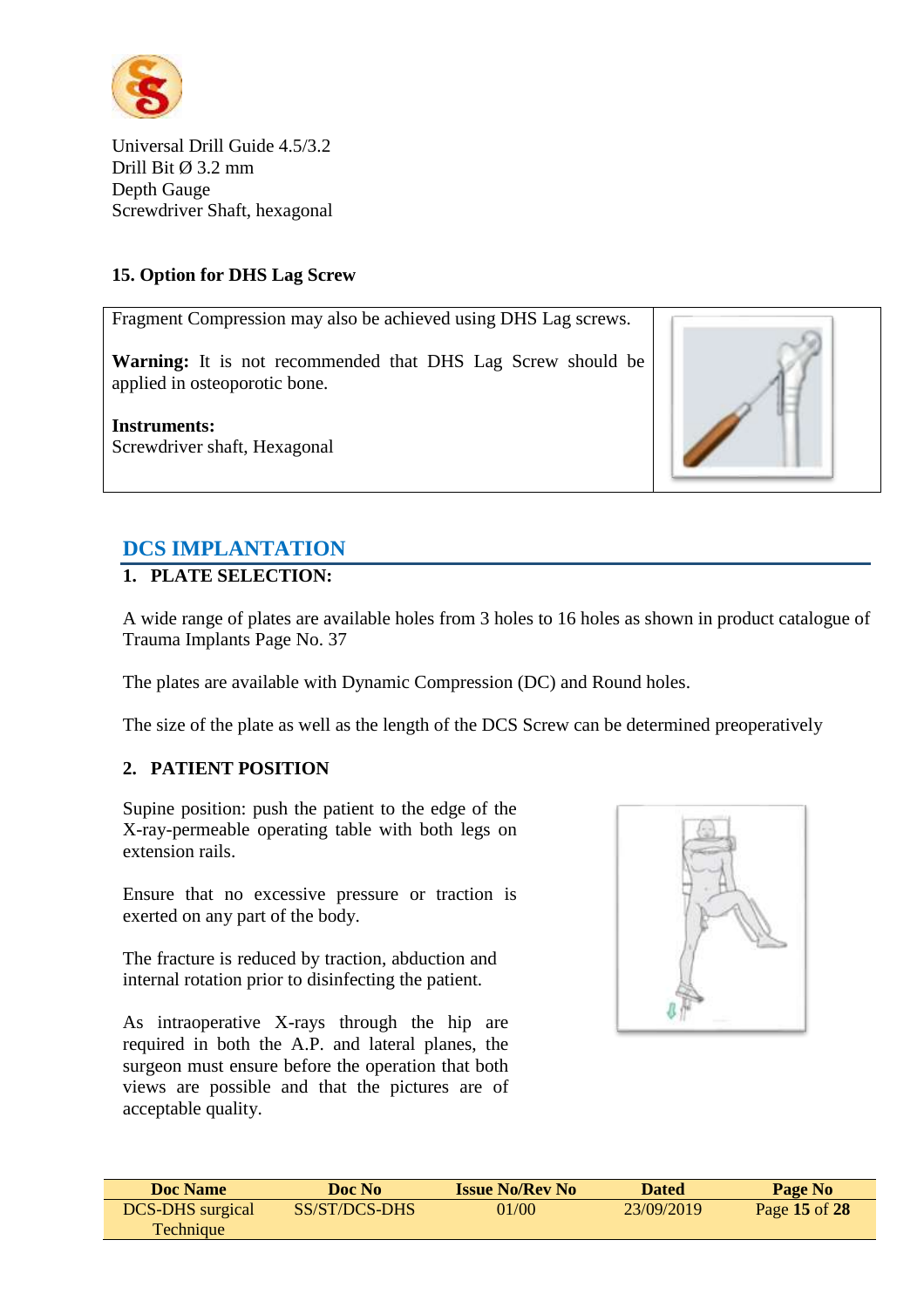



#### **3. REDUCE FRACTURE**

Reduce the fracture. The fracture can betemporarily stabilized with 2.5 mm guide wires.

Place these wires so they do not interfere with subsequent positioning of the DCS implant assembly.

In intercondylar fractures, the wires should be replaced with independent 6.5 mm or 7.3 mm cannulated screws or 6.5 mm cancellous bone screws with washers.

#### **4. Determine direction of central guide wire**

**Item:** 2.0 mm Kirschner Wire

To determine the direction of the central guide wire, flex the knee to 90°, and mark the axis of the knee joint by placing a K-wire distally over the condyles (A). Place a second K-wire anteriorly over the condyles (B).

**Note:** Placement of the guide wire determines placement of the DCS implant assembly. Misplacement of the guide wire can result in varus/valgus or rotational mal-alignment of the fracture fragments.

#### **5. INSERT CENTRAL GUIDE WIRE**

Using the DCS drill guide, insert the central guide wire (C) parallel to the distal K-wire (A) in the AP view, and parallel to the anterior K-wire (B) in the axial view. Do not insert the guide wire too far medially; consider the inclination of the medial wall of the distal femur. In the sagittal plane, the





| <b>Doc</b> Name         | Doc No        | <b>Issue No/Rev No</b> | <b>Dated</b> | Page No       |
|-------------------------|---------------|------------------------|--------------|---------------|
| <b>DCS-DHS</b> surgical | SS/ST/DCS-DHS | 01/00                  | 23/09/2019   | Page 16 of 28 |
| Technique               |               |                        |              |               |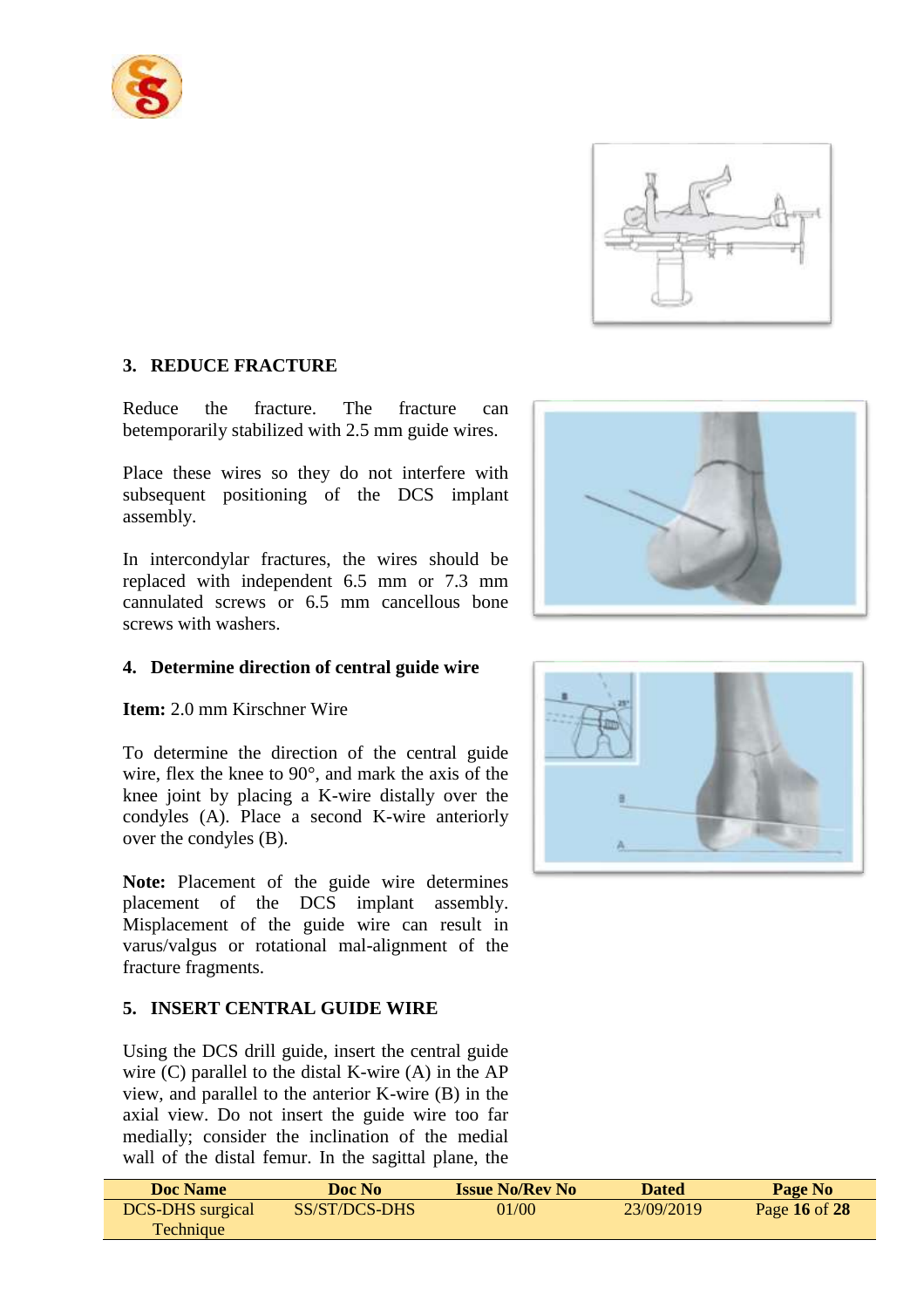

central guide wire enters the distal femur at a point anterior to the midline between the condyles, and in line with the shaft axis, approximately 2 cm from the knee joint.

Confirm placement of the central guide wire under image intensification. If it is not parallel to the knee joint axis, insert a new 2.5 mm guide wire.

#### **Note**:

Because it is designed for use with the DHS/DCS instruments and implants, the 2.5 mm guide wire, and not an alternative wire, must be used.

This guide wire remains in place throughout the procedure. If it is inadvertently withdrawn, reinsert it immediately.

#### **Instruments**

DCS Drill Guide 2.5 mm Guide Wire



#### **6. DETERMINE GUIDE WIRE INSERTION DEPTH**

Slide the direct measuring device over the guide wire to determine guide wire insertion depth. Calibration on the measuring device provides a direct reading.

#### **Instrument**

Direct Measuring Device

#### **7. CALCULATE REAMING DEPTH AND LAG SCREW LENGTH**

To calculate reaming depth, tapping depth and lag screw length, subtract 10 mm from the reading.



| <b>Doc Name</b>         | Doc No        | <b>Issue No/Rev No</b> | <b>Dated</b> | Page No       |
|-------------------------|---------------|------------------------|--------------|---------------|
| <b>DCS-DHS</b> surgical | SS/ST/DCS-DHS | 01/00                  | 23/09/2019   | Page 17 of 28 |
| <b>Technique</b>        |               |                        |              |               |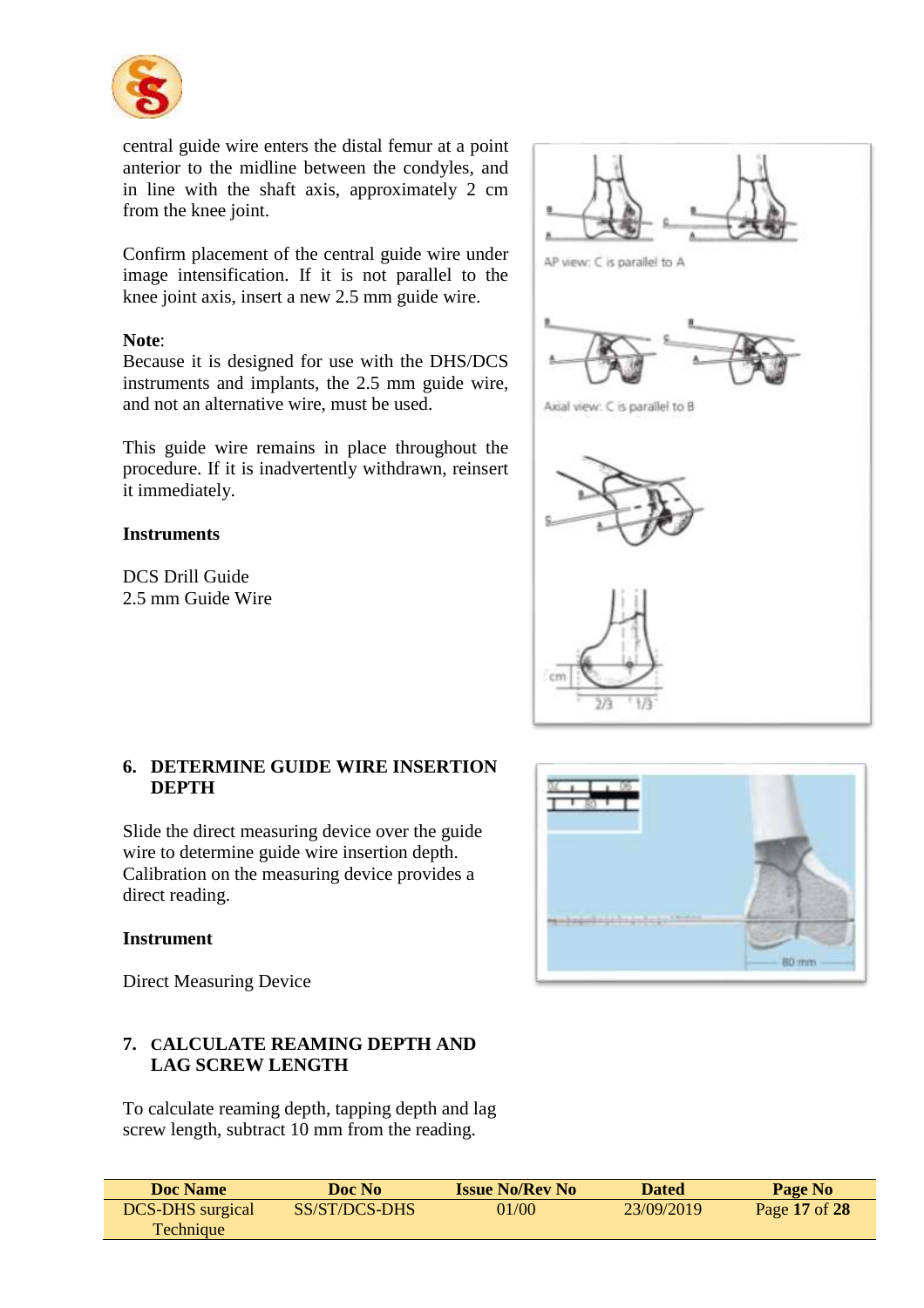

#### **For example:**

- a. Direct Reading 80 mm
- b. Reamer Setting 70 mm
- c. Tapping Depth (optional) 70 mm Lag Screw Length – 70 mm

If the compression screw will be used, allow for additional compression of the fracture by selecting a lag screw 5 mm shorter (in this case, 65 mm) and inserting it an additional 5 mm.



#### **8. REAM TO PRE-DETERMINED DEPTH**

Assemble the DCS triple reamer. Set the reamer to the correct depth. Insert the DCS triple reamer into the small battery drive using the large quick coupling attachment.

Slide the reamer over the guide wire to simultaneously drill for the lag screw, ream for the plate barrel, and countersink for the plate/barrel junction to the preset depth.

When reaming in dense bone, continuously irrigate the DCS triple reamer to prevent thermal necrosis.

#### **Instruments:**

DCS Triple Reamer

#### **9. TAP TO PREDETERMINED DEPTH (OPTIONAL)**

If necessary, tap to the predetermined depth using the tap assembly.

Tapping depth can be seen through the window in the Centering Sleeve.



#### **Instruments:**

| <b>Doc Name</b>         | Doc No        | <b>Issue No/Rev No</b> | Dated      | Page No       |
|-------------------------|---------------|------------------------|------------|---------------|
| <b>DCS-DHS</b> surgical | SS/ST/DCS-DHS | 01/00                  | 23/09/2019 | Page 18 of 28 |
| Technique               |               |                        |            |               |

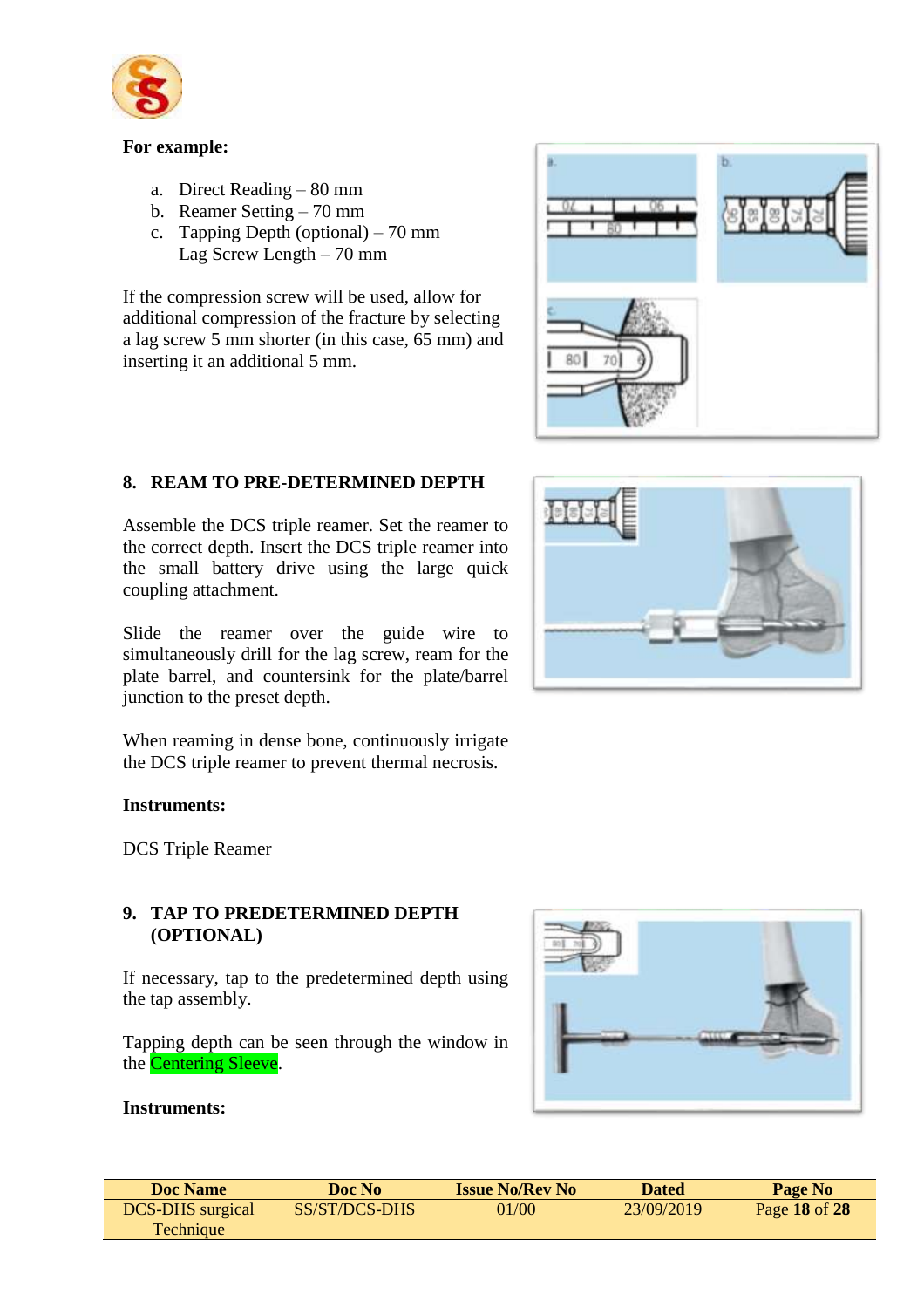

Q.C. T Handle

Q.C.Tap For D.H.S/D.C.S. Screw 12.5mm

Tube Guide with Sloted Sleeve Set

#### **10. ASSEMBLE LAG SCREW INSERTION ASSEMBLY**

Select the correct length DHS/DCS lag screw and assemble the lag screw insertion assembly (see "Assembling the Instrumentation," page 39). Slide the assembly over the guide wire and into the reamed hole. Seat the long centering sleeve in the hole to center and stabilize the assembly.

**Note:** Keep continuous forward pressure on the DHS/DCS wrench while advancing the lag screw.



#### **Instruments:**

D.H.S. Wrench With Coupling Screw (PCS.2) Set Centering Sleeve Q.C. Fix Angle Guide 95'

#### **11. INSERT LAG SCREW**

Insert the lag screw by turning the handle clockwise, until the zero mark on the assembly aligns with the lateral cortex.

The threaded tip of the lag screw now lies 10 mm from the joint surface.

The lag screw may be inserted an additional 5 mm in porotic bone, for increased holding power and additional controlled collapse.

**Note**: If a lag screw 5 mm shorter than reaming and tapping depth is used (in this case, 65 mm), insert it an additional 5 mm, until the 5 mark on the assembly aligns with the lateral cortex.



| Doc Name                | Doc No        | <b>Issue No/Rev No</b> | <b>Dated</b> | Page No       |
|-------------------------|---------------|------------------------|--------------|---------------|
| <b>DCS-DHS</b> surgical | SS/ST/DCS-DHS | 01/00                  | 23/09/2019   | Page 19 of 28 |
| Technique               |               |                        |              |               |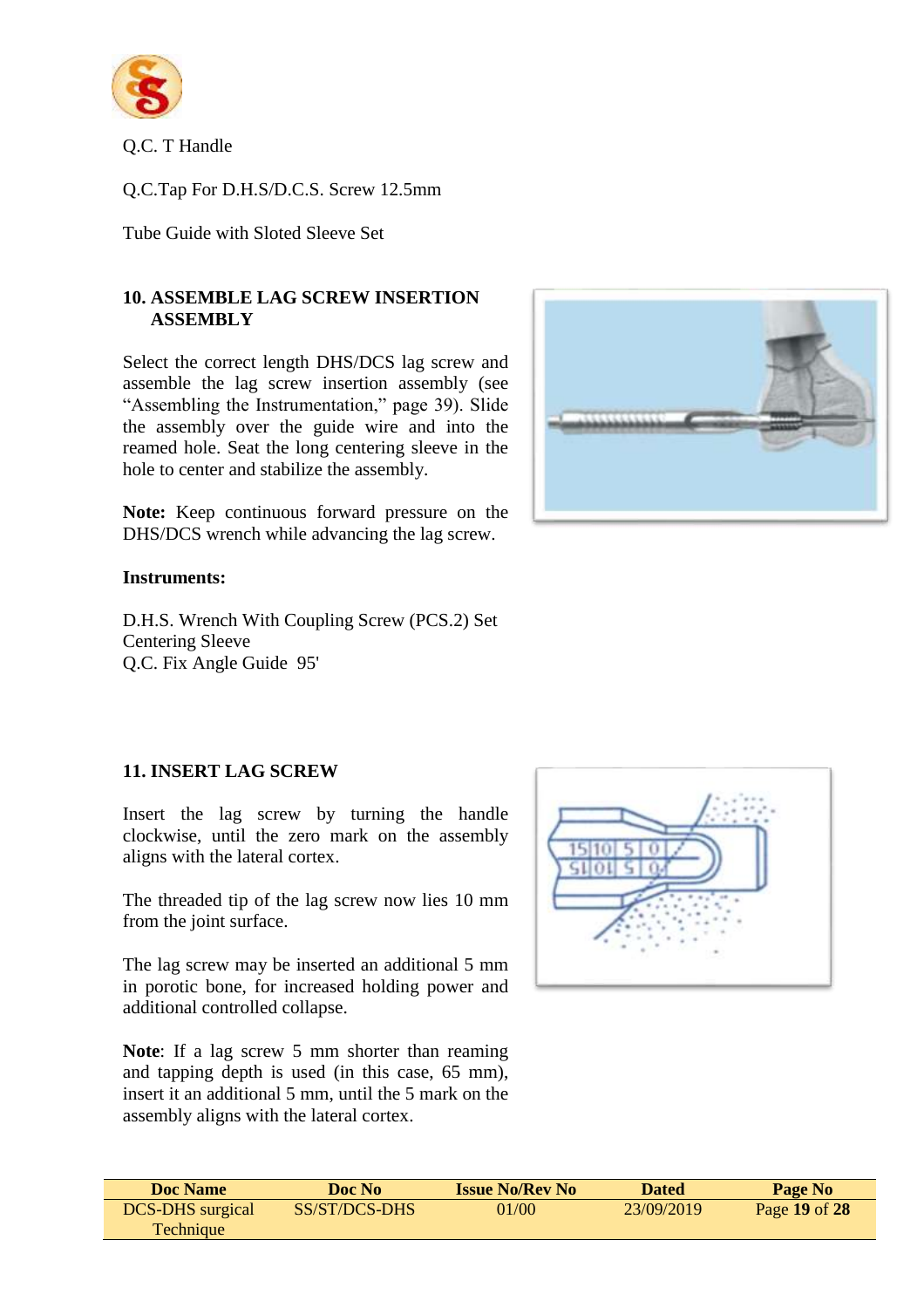

#### **12. ALIGN HANDLE**

Before removing the assembly, align the handle so it is parallel with the femoral shaft axis when viewed laterally.

This allows proper placement of the DCS plate onto the lag screw.



#### **13. REMOVE WRENCH**

Remove the DHS/DCS wrench and long centering sleeve.

Slide the appropriate DCS plate onto the guide shaft/lag screw assembly.

Loosen and remove the coupling screw and guide shaft.



Withdraw the guide wire.

#### **14. SEAT PLATE**

Gently seat the plate with the NYLON FACE IMPACTOR.

The lateral condylar cortex may be chiseled to further seat the plate on bone.

#### **Instrument:**

Nylon Face Impactor



| <b>Doc Name</b>         | Doc No               | <b>Issue No/Rev No</b> | <b>Dated</b> | Page No       |
|-------------------------|----------------------|------------------------|--------------|---------------|
| <b>DCS-DHS</b> surgical | <b>SS/ST/DCS-DHS</b> | 01/00                  | 23/09/2019   | Page 20 of 28 |
| <b>Technique</b>        |                      |                        |              |               |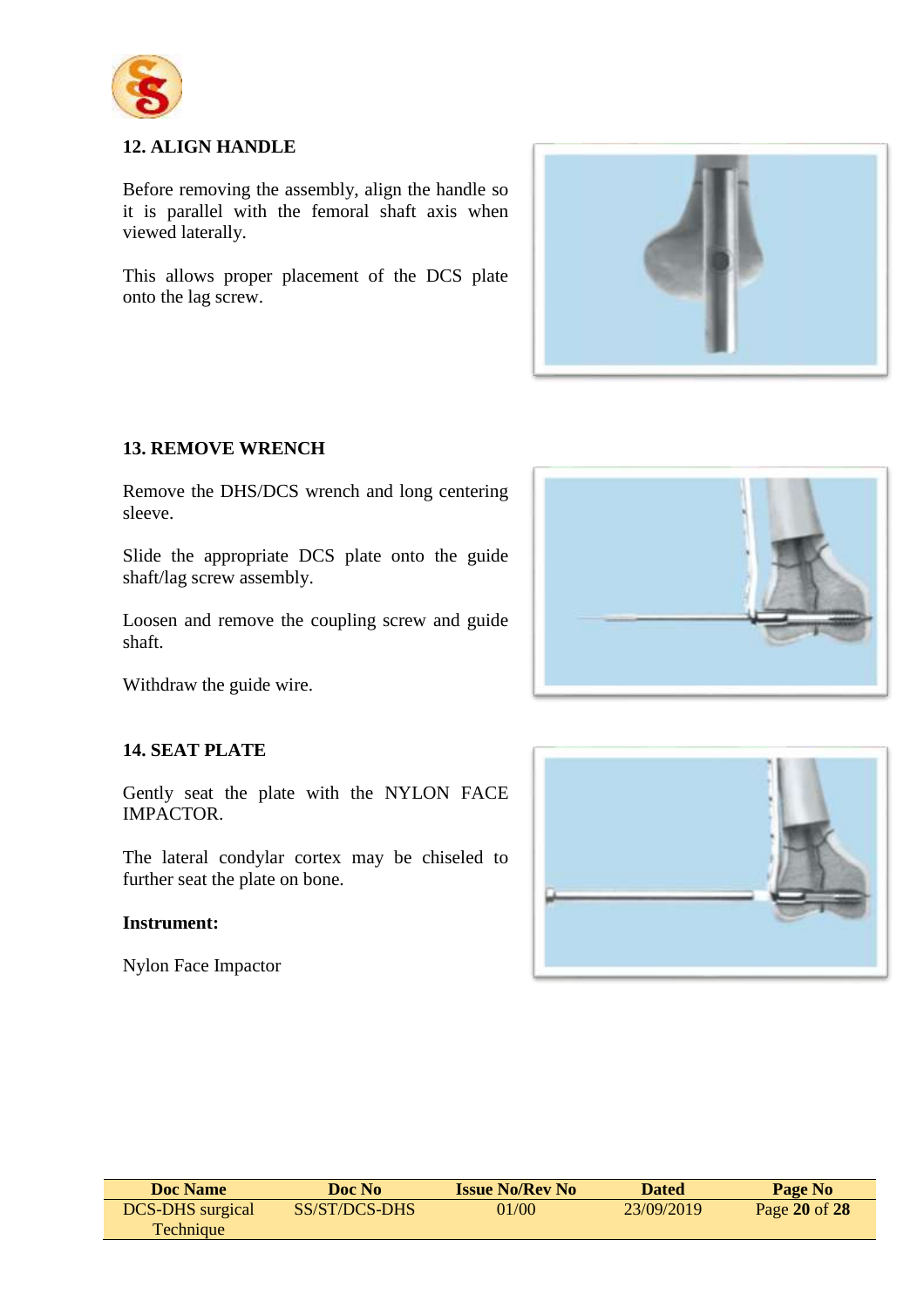

#### **15. COMPRESS DISTAL FRAGMENTS WITH COMPRESSION SCREW**

If the joint fragments were not previously reduced with independent 6.5 mm cancellous bone screws, the DHS/DCS compression screw may be inserted into the lag screw.

In porotic bone, insert the screw very carefully to avoid stripping the lag screw thread.

#### **Instrument**

Large Hexagonal Screwdriver

#### **16. FIX PLATE TO FEMUR**

#### **16A. cortex Screw for DCS plate**

Using AO standard screw insertion technique, fix the DCS plate to the femur with 4.5 mm cortex screws.

#### **16B. locking screw for locking DCS plate**

Carefully screw the LCP drill sleeve into the desired LCP hole until it is gripped completely by the thread.

Drill the screw hole using the drill bit.

Read the screw length directly from the laser mark on the drill bit.

Insert the 5.0 mm locking screws.





| <b>Doc Name</b>         | Doc No        | <b>Issue No/Rev No</b> | Dated      | Page No       |
|-------------------------|---------------|------------------------|------------|---------------|
| <b>DCS-DHS</b> surgical | SS/ST/DCS-DHS | 01/00                  | 23/09/2019 | Page 21 of 28 |
| <b>Technique</b>        |               |                        |            |               |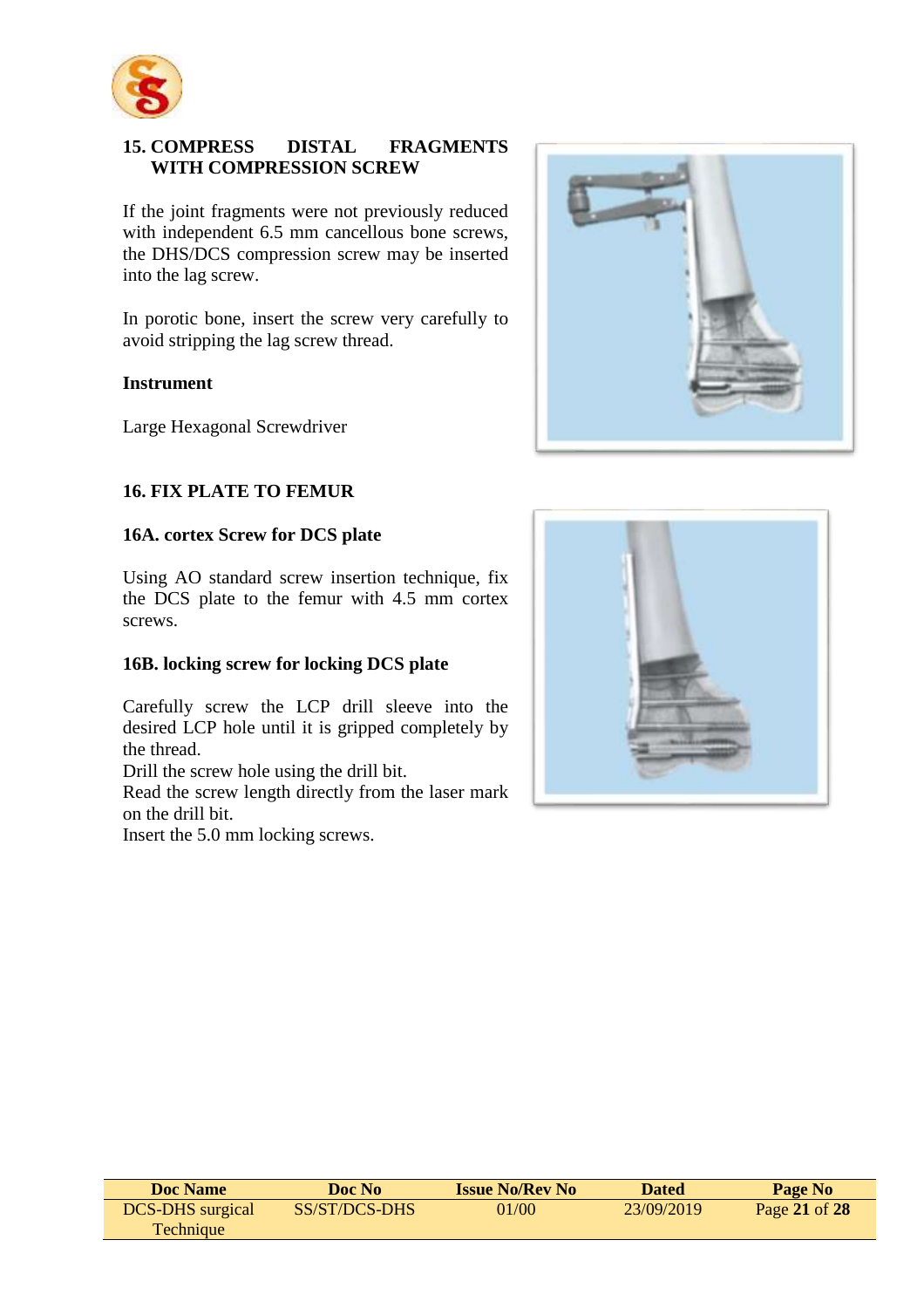

Remove the plate.

Assemble the insertion wrench, using the long coupling screw. The long coupling screw allows the surgeon to exert traction while unscrewing the lag screw.

Align the flats inside the wrench with the flats of the lag screw. Slide the wrench over the lag screw until it is well over the end of the screw.

Pull on the wrench while turning it counterclockwise.

**Note:** Never use insertion instruments for implant removal

#### **Instrument:**

D.H.S. Wrench With Coupling Screw (PCS.2) Set



| <b>Doc Name</b>         | Doc No        | <b>Issue No/Rev No</b> | <b>Dated</b> | Page No       |
|-------------------------|---------------|------------------------|--------------|---------------|
| <b>DCS-DHS</b> surgical | SS/ST/DCS-DHS | 01/00                  | 23/09/2019   | Page 22 of 28 |
| Technique               |               |                        |              |               |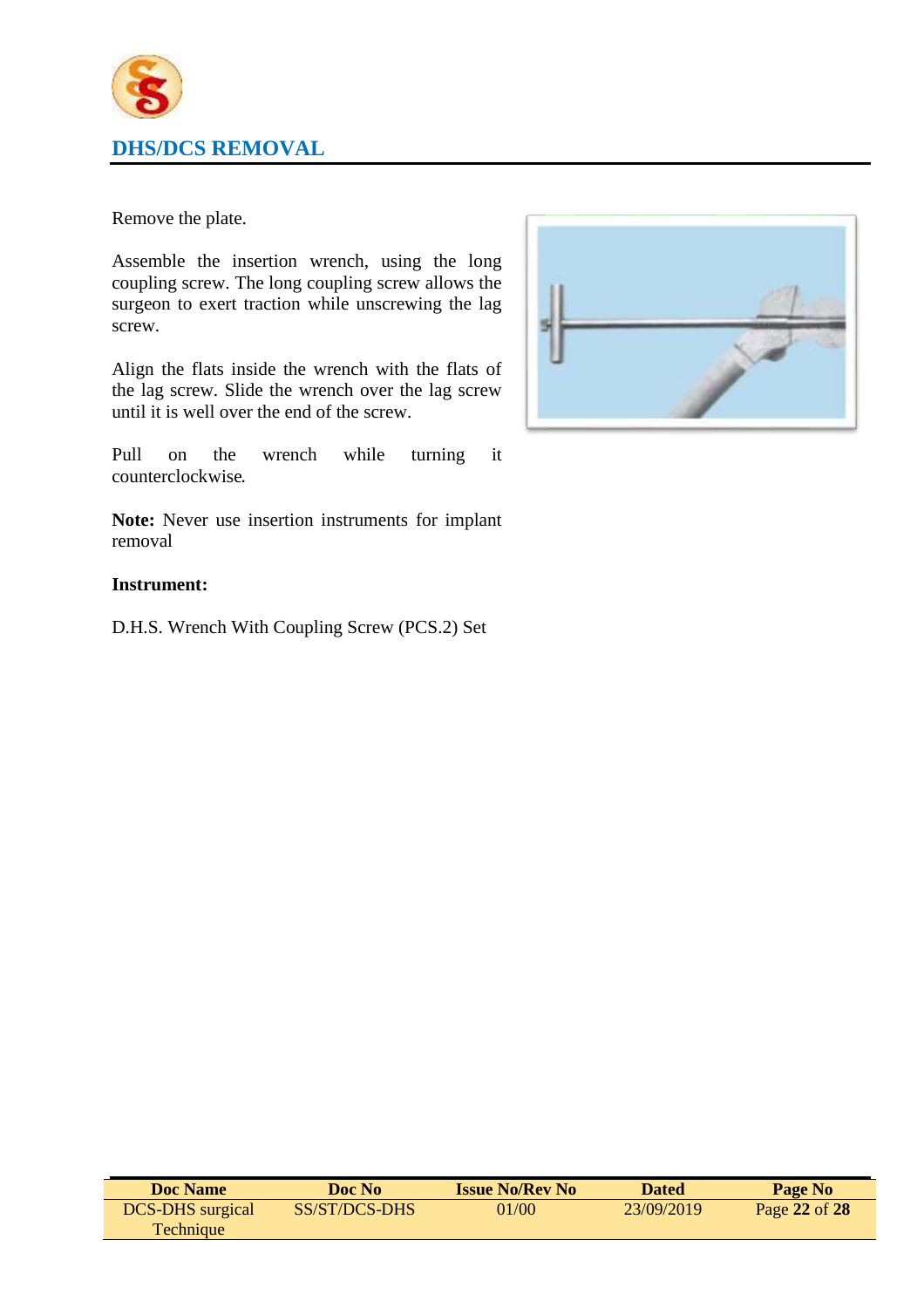

#### **Used Implants:**

Used implants which appear un-damaged may have internal and/or external defects. It is possible that individual stress analysis of each part fails to reveal the accumulated stress on the metals as a result of use within the body. This may lead ultimately to implant failure after certain point of time due to metal fatigue. **Therefore, reuse of implants is strictly not recommended.**

#### **Disposal of Used Implants:**

Every used or removed implant must be discarded after use and must never be re- used. It should be bent or scratched & then disposed of properly so that it becomes unfit for reuse. While disposing it off, it should be ensured that the discarded implant does not pose any threat to children, stray animals and environment. Dispose of the implants as per applicable medical practices and local, state and country specific regulatory requirement of Bio Medical Waste rules.

#### **Packaging Materials Disposal:**

The packaging material of this device is made of LDPE and therefore if swallowed, may cause choking Hazards. Therefore, it should be disposed of in such a way that keep out of reach of children and stray animals.

#### **Single Brand Usage:**

Implant components from one manufacture should not be used with those of another. Implants from each manufacture may have metal, dimensions and design differences so that the use in conjunction with different brands of devices may lead to inadequate fixation or adverse performances of the devices. Implants manufactured by Samay Surgical shall be used with implants manufactured by Samay Surgical only. Also, Implants shall be used with the same materials of implants, i.e., implants made of SS 316L shall be used with implants made of SS 316L and implants made of Titanium Grade 5 shall be used with implants made of Titanium Grade 5.

#### **MRI SAFETY INFORMATION**

- Samay Surgical implants are manufactured from Titanium Gr.5, SS316Lmaterials are nonmagnetic material, and hence it does not pose any safety risk.
- Patients should be directed to seek a medical opinion before entering potentially adverse environments that could affect the performance of the implants, such as electromagnetic or magnetic field or including a magnetic resonance environment.
- Doctor shall conduct a Risk Benefit Analysis before directing the patient to enter electromagnetic or magnetic fields or including a magnetic resonance environment.
- The Samay Surgical implants has not been evaluated for safety and compatibility in the MR environment but on the basis of literature study below mentioned points can be taken care during MRI
	- The minimum recommended time after the implantation that allows patients to safely undergo MRI examination or allowing the patient or an individual to enter the MRI environment is 6 (six) weeks.

| Doc Name                | Doc No        | <b>Issue No/Rev No</b> | <b>Dated</b> | Page No       |
|-------------------------|---------------|------------------------|--------------|---------------|
| <b>DCS-DHS</b> surgical | SS/ST/DCS-DHS | 01/00                  | 23/09/2019   | Page 23 of 28 |
| Technique               |               |                        |              |               |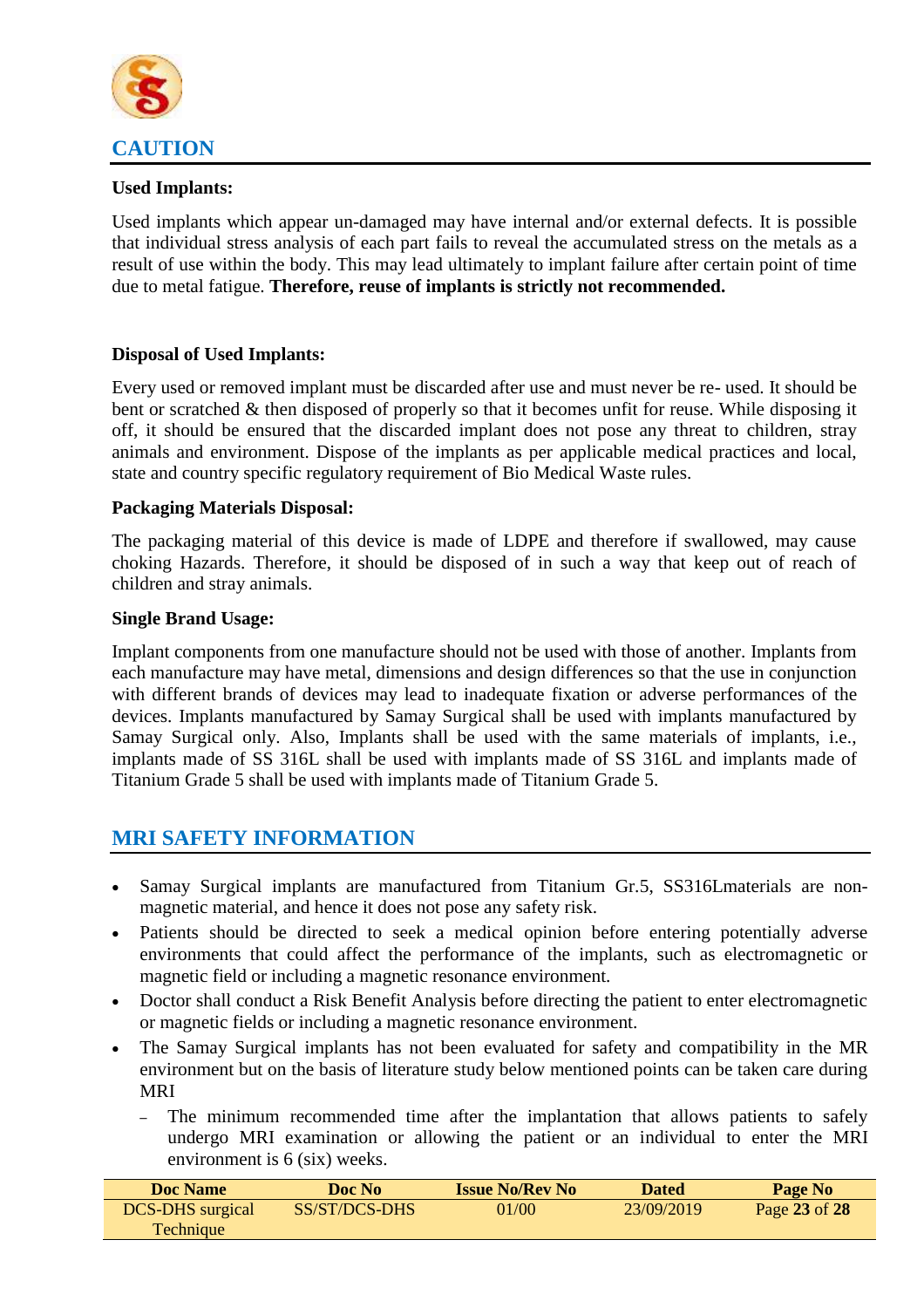

– The maximum recommended time limit for MRI examination in patients implanted with the evaluated device is 30 min with a scanner operating at 1.5T (Tesla) or less.

| <b>Doc Name</b>         | Doc No        | <b>Issue No/Rev No</b> | Dated      | Page No       |
|-------------------------|---------------|------------------------|------------|---------------|
| <b>DCS-DHS</b> surgical | SS/ST/DCS-DHS | 01/00                  | 23/09/2019 | Page 24 of 28 |
| <b>Technique</b>        |               |                        |            |               |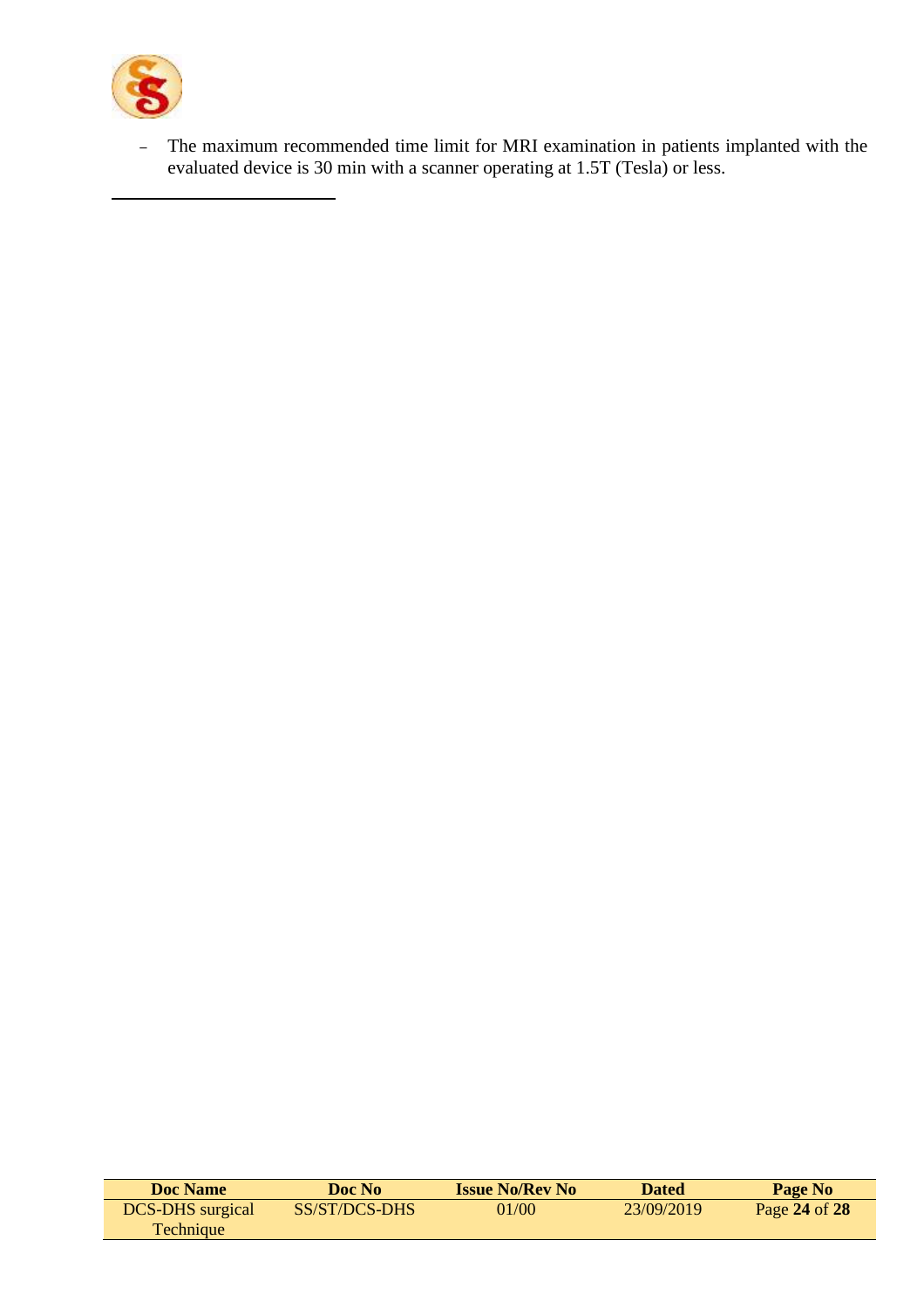

#### **PRODUCT DETAILS:**



#### DHS Barrel Plate Round Hole (Barrel Length 38mm)

| Also Available |          |
|----------------|----------|
| ode For        | S. 3161  |
|                | Titanium |
|                |          |

125°,130°,140°, 125°/SS 151-103, 130°/SS 151-203, 140°/SS 151-403

125°/TT 151-103, 130°/TT 151-203, 140°/TT 151-403

316LVM 125°/LM 151-103, 130°/LM 151-203, 140°/LM 151-403

| Code No.<br><b>S.S. 316L</b> | Code No.<br><b>Titanium</b> | <b>Angled</b> |                |
|------------------------------|-----------------------------|---------------|----------------|
| SS 151-303                   | TT 151-303                  | 135°          | 3              |
| SS 151-304                   | TT 151-304                  | 135°          | 4              |
| SS 151-305                   | TT 151-305                  | 1350          | S              |
| SS 151-306                   | TT 151-306                  | 135°          | 6              |
| SS 151-307                   | TT 151-307                  | 1350          | 7              |
| SS 151-308                   | TT 151-308                  | 135°          | 8              |
| SS 151-309                   | TT 151-309                  | 1350          | $\overline{9}$ |
| SS 151-310                   | TT 151-310                  | 135°          | 10             |
| SS 151-312                   | TT 151-312                  | 135°          | 12             |
| SS 151-314                   | TT 151-314                  | 135%          | 14             |
| SS 151-316                   | TT 151-316                  | $135^\circ$   | 16             |



#### DHS Barrel Plate DCP Hole (Barrel Length 38mm)

| Also Available |           | 125° 130° 140°.                                              |
|----------------|-----------|--------------------------------------------------------------|
| Code For       | S.S. 316L | 125°/55 152-103, 130°/55 152-203, 140°/55 152-403            |
|                | Titanium  | 125°/TT 152-103, 130°/TT 152-203, 140°/TT 152-403            |
|                |           | 5.5.316LVM 125°/LM 152-103, 130°/LM 152-203, 140°/LM 152-403 |

| Code No.<br><b>5.5.316L</b> | Code No.<br>Titanium | <b>Angled</b>    | <b>Hole</b> |
|-----------------------------|----------------------|------------------|-------------|
| \$\$ 152-303                | TT 152-303           | 135*             |             |
| \$\$ 152-304                | TT 152-304           | 135*             | a           |
| 55 152-305                  | TT 152-305           | 135*             | 5           |
| 55 152-306                  | TT 152-306           | 135 <sup>*</sup> | 石           |
| 55 152-307                  | TT-152-307           | 135*             |             |
| 55 152-308                  | TT 152-308           | 135°             | 因           |
| SS 152-309                  | TT 152-309           | 135*             | ٠           |
| 55 152-310                  | TT 152-310           | 135 <sup>m</sup> | 10          |
| \$\$ 152-312                | TT 152-312           | 135*             | 12          |
| 55 152-314                  | TT 152-314           | 135 <sup>n</sup> | 14          |
| 55 152-316                  | TT 152-316           | 135 <sup>e</sup> | 16          |

| <b>Doc Name</b>         | Doc No        | <b>Issue No/Rev No</b> | <b>Dated</b> | Page No       |
|-------------------------|---------------|------------------------|--------------|---------------|
| <b>DCS-DHS</b> surgical | SS/ST/DCS-DHS | 01/00                  | 23/09/2019   | Page 25 of 28 |
| <b>Technique</b>        |               |                        |              |               |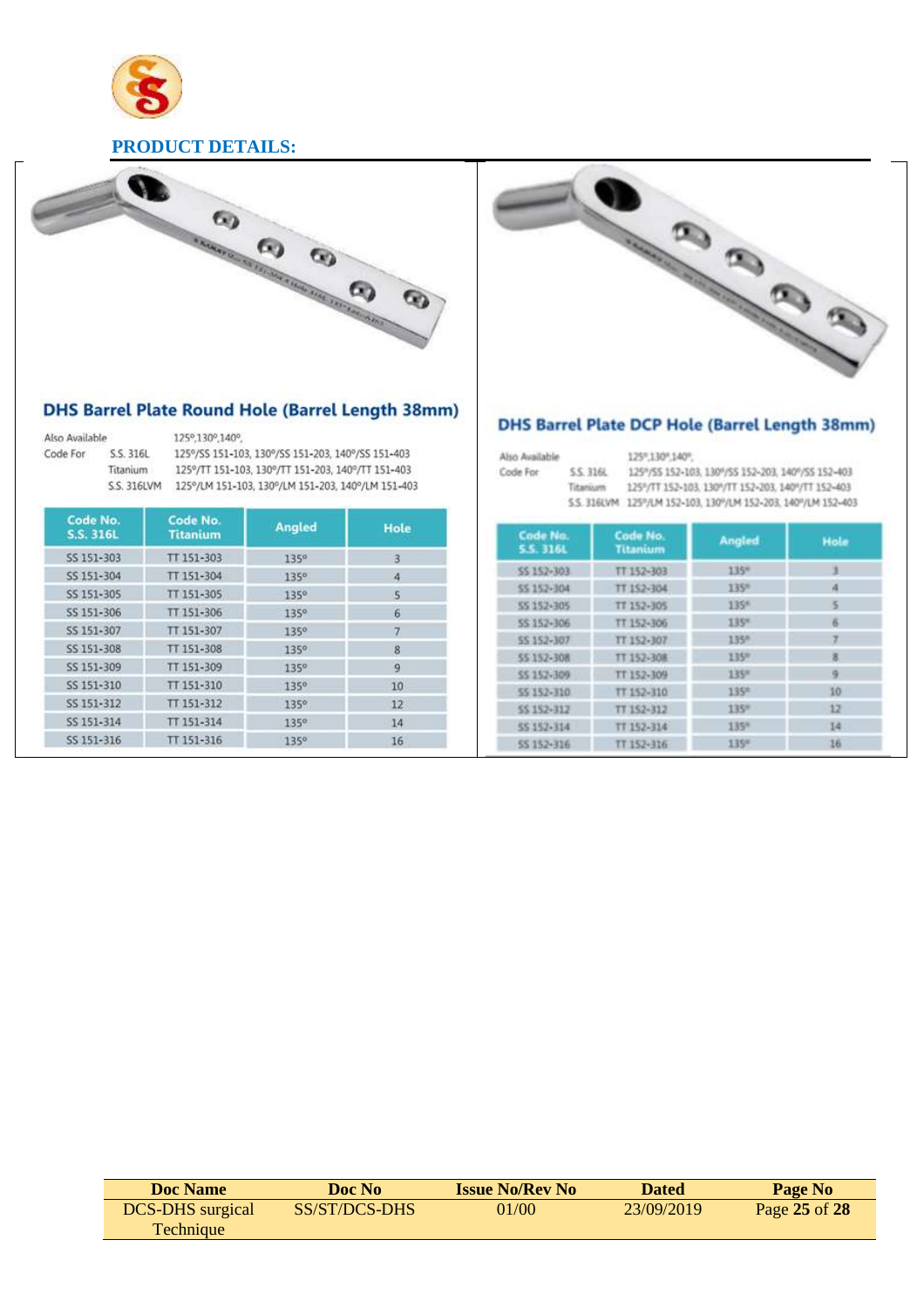





#### DHS Barrel Plate Round Hole (Barrel Length 25mm)

Also Available Code For 55316L Titatium

125°,130°,140°, 1299/SS165-103, 1309/SS 165-203, 1409/SS 165-403 125°/TT 165-103, 130°/TT 165-203, 140°/TT 165-403 S.S. 336LVM 125"/LM 165-103, 130"/LM 165-203, 140"/LM 165-403

| Code No.<br><b>S.S. 316L</b> | Code No.<br><b>Titanium</b> | Angled           | Hole |
|------------------------------|-----------------------------|------------------|------|
| 55 165-303                   | 11 165-303                  | 135 <sup>*</sup> | 3    |
| \$\$ 165-304                 | TT 165-304                  | 135 <sup>0</sup> | ×    |
| SS 165-305                   | TT 165-305                  | 135°             | 5    |
| \$\$ 165-306                 | TT 165-306                  | 135°             | 6    |
| \$\$ 165-307                 | TT 165-307                  | 135°             | 7    |
| \$\$ 165-308                 | TT 165-308                  | 335 <sup>e</sup> | s    |
| \$\$ 165-309                 | TT 165-309                  | 135 <sup>*</sup> | 9    |
| \$\$165-310                  | TT 165-310                  | 135 <sup>0</sup> | 10   |
| SS 165-312                   | TT 165-312                  | 135 <sup>0</sup> | 12   |
| SS 165-314                   | TT 165-314                  | $135*$           | 14   |
| SS 165-316                   | TT 165-316                  | 135°             | 16   |

# DHS Barrel Plate DCP Hole (Barrel Length 25mm)

Also Avaia ble Code For S.S. 316L 125°,130°,140°,

125°/SS 166-103, 130°/SS 166-203, 140°/SS 166-403 Titanium 125°/17 166-103, 130°/17 166-203, 140°/17 166-403 S.S. 316LVM 125°/LM 166-103, 130°/LM 166-203, 140°/LM 166-403

| Code No.<br><b>5.5.316L</b> | Code No.<br>Titanium | <b>Angled</b>    | Hote           |
|-----------------------------|----------------------|------------------|----------------|
| SS 166-303                  | TT 166-303           | 135 <sup>e</sup> | $\overline{3}$ |
| \$\$ 166-304                | TT 166-304           | 135 <sup>e</sup> |                |
| SS 166-305                  | TT 166-305           | 135°             |                |
| SS 166-306                  | TT 166-306           | 135°             | 6              |
| SS 166-307                  | TT 166-307           | 135°             |                |
| SS 166-30B                  | TT 166-308           | 1350             | B.             |
| \$5 166-309                 | TT 166-309           | 135°             | 9              |
| SS 166-310                  | TT 166-310           | 135°             | $10-$          |
| SS 166-312                  | TT 166-312           | 135°             | 12             |
| SS 166-314                  | TT 166-314           | 135°             | 14             |
| SS 166-316                  | TT 166-316           | 135°             | 16             |



#### **DHS Pediatric Plate**

| Code No.<br>S.S. 3161 | Code No.<br><b>Titanium</b> | <b>Angled</b> | Hole |
|-----------------------|-----------------------------|---------------|------|
| SS 163-303            | TT 163-303                  | 1350          | З    |
| SS 163-304            | TT 163-304                  | 135%          | A    |
| \$\$163-305           | TT 163-305                  | 135%          | 5    |
| 55 163-306            | TT 163-306                  | 135°          | 6    |

| <b>Doc Name</b>         | Doc No        | <b>Issue No/Rev No</b> | <b>Dated</b> | Page No       |
|-------------------------|---------------|------------------------|--------------|---------------|
| <b>DCS-DHS</b> surgical | SS/ST/DCS-DHS | 01/00                  | 23/09/2019   | Page 26 of 28 |
| <b>Technique</b>        |               |                        |              |               |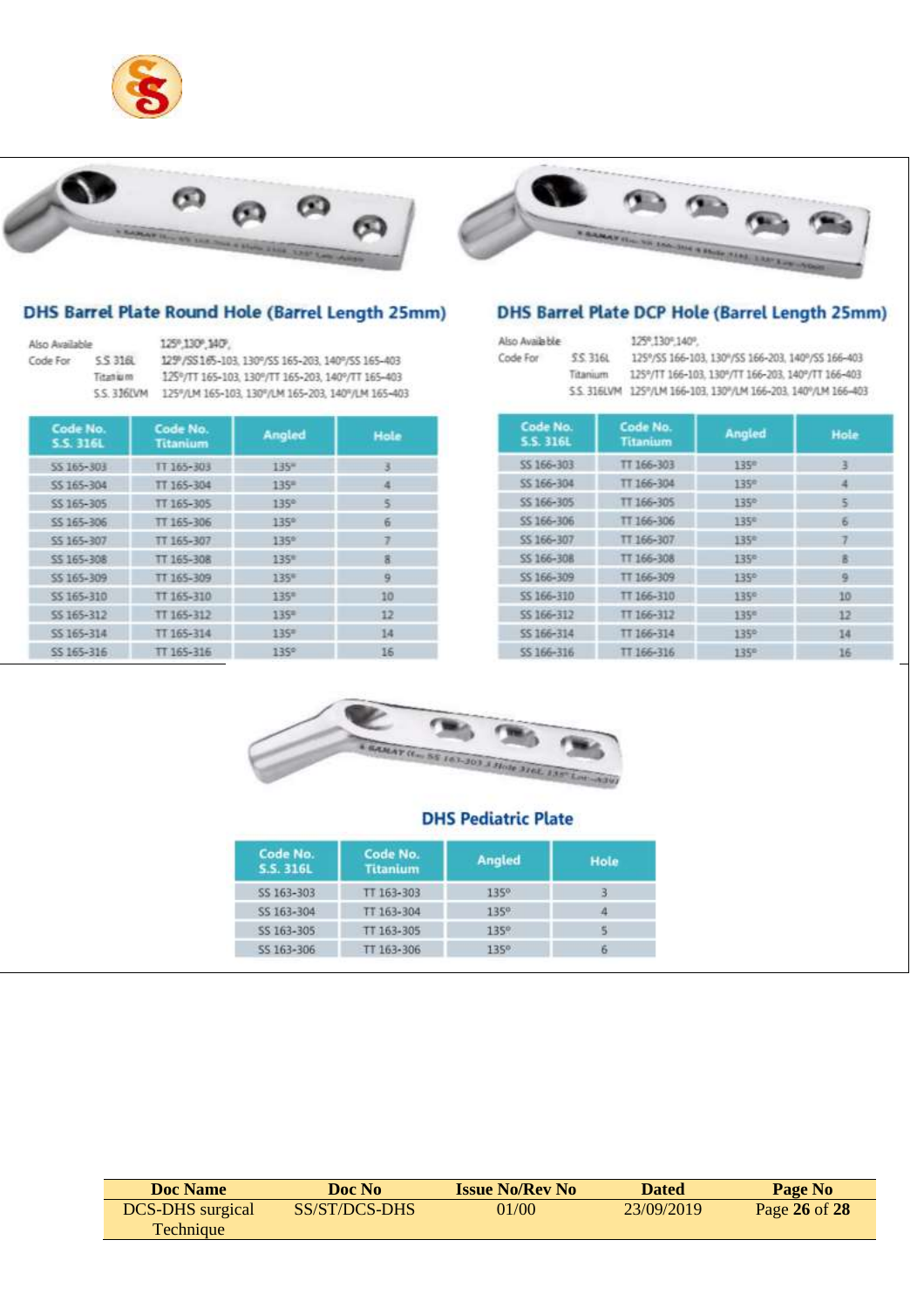

#### 95° DCS Barrel Plate Round Hole

| Code No.<br><b>S.S. 316L</b> | Code No.<br><b>Angled</b><br><b>Titanium</b> |                 | <b>Hole</b> |
|------------------------------|----------------------------------------------|-----------------|-------------|
| \$\$153-002                  | TT 153-002                                   | 95%             | $2 - 7$     |
| 55 153-003                   | TT 153-003                                   | 95*             | $3+2$       |
| 55 153-004                   | TT 153-004                                   | 95*             | $4 + 7$     |
| 55 153-005                   | TT 153-005                                   | 95*             | $5+2$       |
| 55 153-006                   | TT 153-006                                   | ggitt           | $6 + 2$     |
| 55 153-007                   | TT 153-007                                   | 95*             | $7 + 2$     |
| 55 153-008                   | <b>TT 153-008</b>                            | 95%             | $B+2$       |
| SS 153-009                   | TT 153-009                                   | 95%             | $9+2$       |
| \$\$ 153-010                 | TT 153-010                                   | 95*             | $10 + 7$    |
| 55 153-012                   | TT 153-012                                   | 95 <sup>h</sup> | $12+2$      |
| 55 153-014                   | TT 153-014                                   | 95*             | 14.2        |
| 55 153-016                   | TT 153-016                                   | 95*             | $16 + 2$    |



#### 95° DCS Barrel Plate DCP Hole

| Code No.<br><b>S.S. 316L</b> | Code No.<br><b>Titanium</b> | Angled          | Hole     |
|------------------------------|-----------------------------|-----------------|----------|
| SS-154-002                   | TT 154-002                  | 95 <sup>n</sup> | $2 + 2$  |
| SS 154-003                   | TT 154-003                  | 959             | $3 + 2$  |
| SS 154-004                   | TT 154-004                  | 95°             | $4 + 2$  |
| 55 154-005                   | TT 154-005                  | 95°             | $5 + 2$  |
| SS 154-006                   | TT 154-006                  | 95°             | $6 + 2$  |
| SS 154-007                   | TT 154-007                  | 950             | $7 + 2$  |
| SS 154-008                   | TT 154-008                  | 95%             | $8 + 2$  |
| 55 154-009                   | TT 154-009                  | 95%             | $9 + 2$  |
| SS 154-010                   | TT 154-010                  | $95^\circ$      | $10+2$   |
| SS 154-012                   | TT 154-012                  | 950             | $12+2$   |
| SS 154-014                   | TT 154-014                  | 950             | $14 + 2$ |
| 55 154-016                   | TT 154-016                  | $95^\circ$      | $16 + 2$ |

| <b>Doc Name</b>         | Doc No        | <b>Issue No/Rev No</b> | <b>Dated</b> | Page No       |
|-------------------------|---------------|------------------------|--------------|---------------|
| <b>DCS-DHS</b> surgical | SS/ST/DCS-DHS | 01/00                  | 23/09/2019   | Page 27 of 28 |
| Technique               |               |                        |              |               |